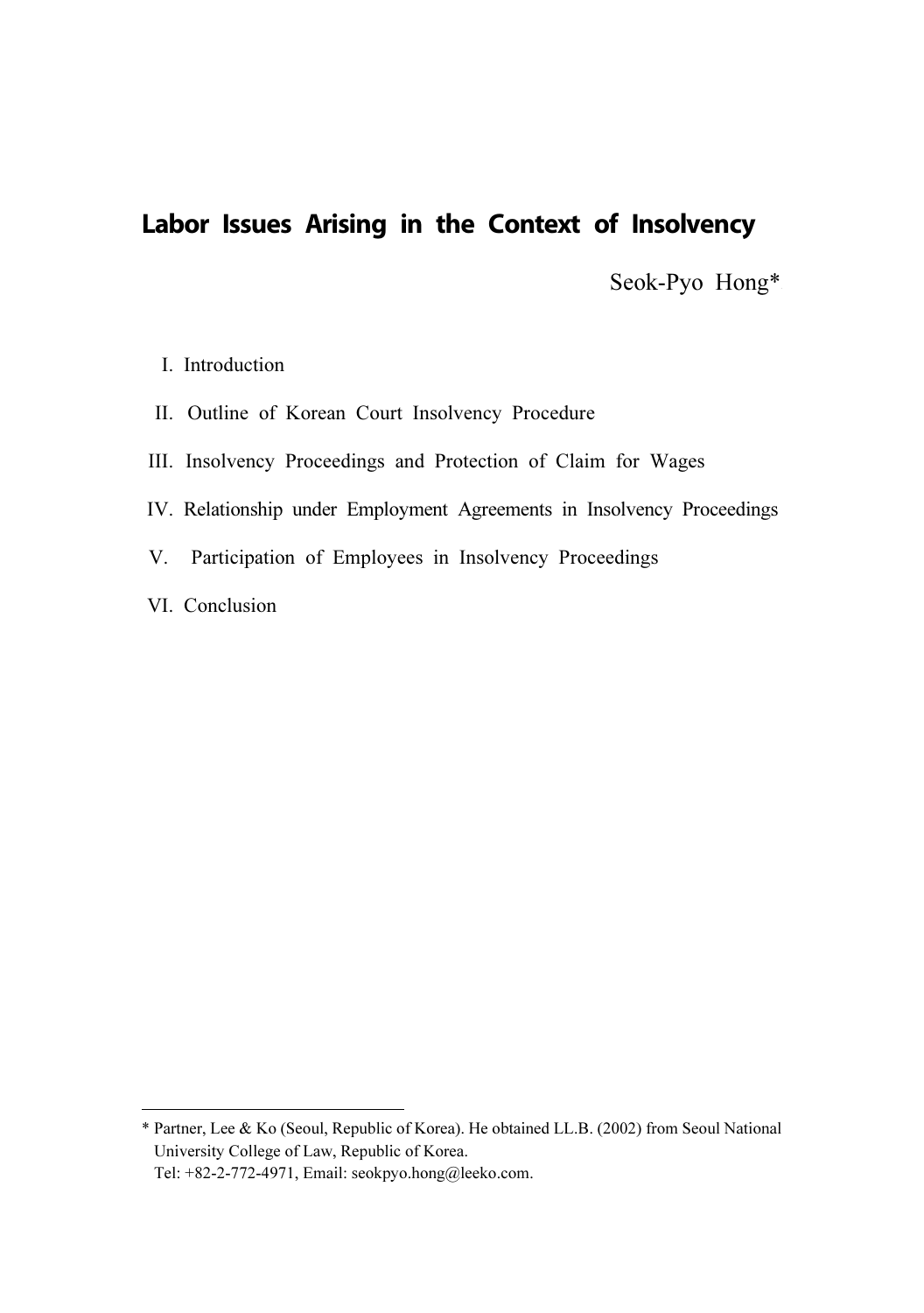### **Abstract**

This article identifies the labor-related issues that may surface in the event of an insolvency in the wake of the recent increase in insolvencies attributable to economic downturn. Under Korean legal framework, two statutes serve as a primary source of safeguard against employees' unpaid wages during insolvencies: (i) the *Debtor Rehabilitation and Bankruptcy Act* (the "DRBA") under which an employee's unpaid wage claim against the employer is given priority over other types of claims and (ii) the *Labor Standards Act* (the "LSA") under which an employee's wage claim (i.e., for the last three months of employment), severance claim (i.e., accrued for the last three years of employment) and other claims (e.g., accident compensation) arising out of the employment relationship are given priority over other secured claims, taxes, utility charges, and other claims with respect to the company's total assets. Notwithstanding the statutory protection, labor issues are present during insolvency proceedings as evidenced by the following three major cases. In Tongyang, Inc. case, the court wrestled with the scope of an "employee" within the meaning of the LSA in the context of a rehabilitation proceeding. In Ssangyong Motor case, the court held that a large-scale layoff during the rehabilitation proceeding was justified. In Hankook Ilbo case, the court

approved the employee-creditor's application for the commencement of the rehabilitation procedure against the employer.

Keywords: Debtor Rehabilitation and Bankruptcy Act (the "DRBA"), Labor Standards Act, rehabilitation proceedings, bankruptcy proceedings, common benefit claims, estate claims, priority claims, insolvency, wages, severance packages, retirement bonus.<sup>2</sup>

Manuscript received: July 31, 2019; review completed: Sep. 18, 2019; accepted: Sep. 20, 2019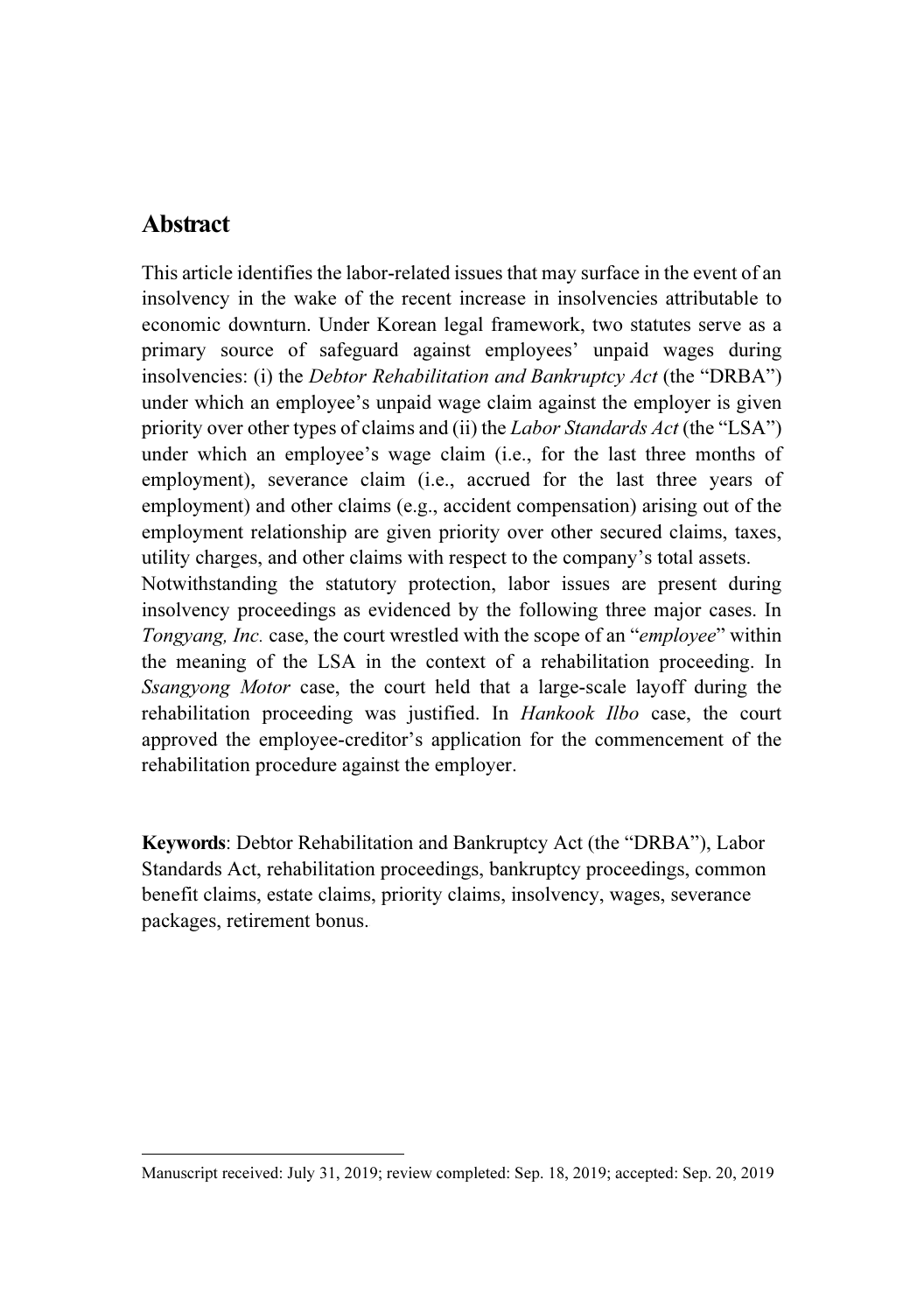### I. Introduction

When a company is rendered insolvent and thus incapable of repaying all of its payment obligations, the state of insolvency can lead to delay in payment of wages or failure to meet outstanding payment obligation for departing employees by the due date (i.e., 14 days from the date of resignation) while the debtor often attempts to re-generate revenue by first addressing outstanding debt owed to business partners. On the other hand, employees who had reached an understanding with the company regarding the delayed wage or severance payment may – upon the official commencement of the insolvency proceeding against the debtor company – file a criminal complaint against the representative of the debtor company on the grounds that they never explicitly agreed upon the delayed payment.<sup>1</sup>

Recently, due to the trend of low growth, we have seen a significant increase in a number of companies unable to generate any operating profit or unable to rely on operating profit to make interest payment, and in some cases, companies have made restructuring efforts to reduce workforce because they could no longer sustain the cost of labor in the wake of the increase in minimum wages. In the future, despite the low interest rate that has continued for the last several years in Korea, we anticipate to see a significant increase in a number of companies that will undergo insolvency proceedings due to their failure to improve their financial situation. As such, we will examine the procedures of the formal insolvency proceedings under Korean law and summarize various labor-related issues that might occur in an insolvency situation based on actual cases that I have worked on as an insolvency attorney in Korea.

#### II. Outline of Korean Court Insolvency Procedure

#### A. Rehabilitation Proceedings

Rehabilitation proceedings in Korea are intended to facilitate the rehabilitation of debtors faced with financial difficulties by conciliating the legal interests of various stakeholders such as creditors, shareholders, and other interested parties. The primary objective of a rehabilitation proceeding as a

<sup>1)</sup> Geunro gijun beop [Labor Standards Act (hereinafter "LSA")], No. 5309, Mar. 13, 1997, amended by Act No. 10719, May 24, 2011, arts 36, 43, 109 (S. Kor.).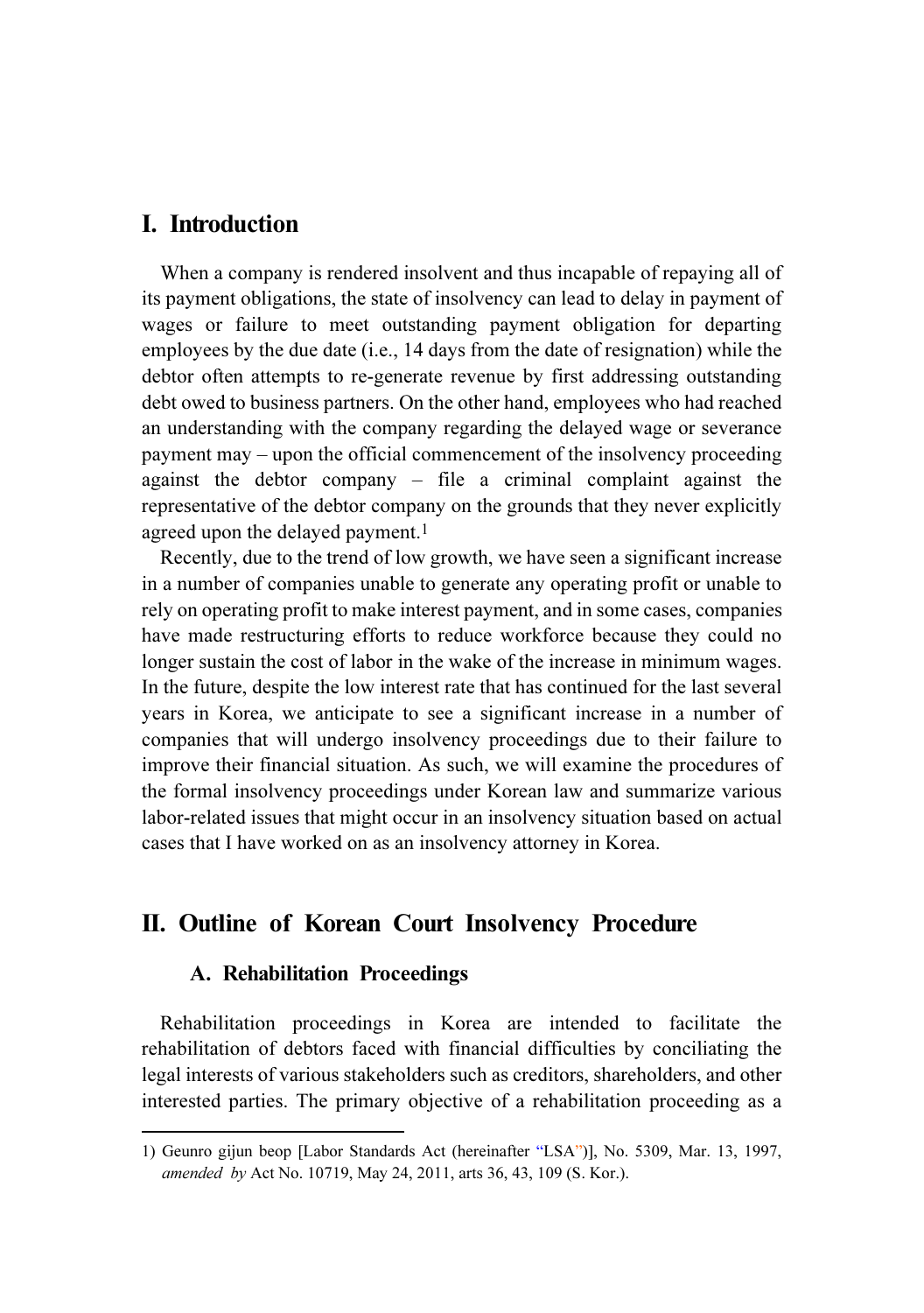restorative system is to repay debts through the restoration and continuation of the debtor's operation, while the main purpose of bankruptcy proceedings is the disposition/realization of the insolvent company's assets and fair distribution thereof with respect to creditors.<sup>2</sup>

#### 1. Basic Structure of Rehabilitation

Upon commencement of the rehabilitation proceedings, the debtor goes through the following steps: 1) prohibition against creditors from making individual collection efforts; 2) transfer to the court-appointed trustee the right to operate the debtor's business and dispose assets; 3) debt adjustment (e.g., exemption, conversion into equity); 4) business restructuring (e.g., workforce reduction, discontinuation of non-profitable operation); 5) preparation of the rehabilitation plan and obtaining consent from interested parties; and 6) obtaining the court's approval of the rehabilitation plan and execution of the plan though the trustee.<sup>3</sup>

#### 2. Basic Principle of Rehabilitation

The basic principles of rehabilitation are summarized as follows: 1) economic test; 2) restriction upon rights of creditors and stakeholders; 3) respecting the claim priorities under the substantive law; 4) change in the debtor company's governance structure; 5) guarantee of liquidation value for each creditor, and 6) allocation of the differential between the company's value as a going concern and its liquidation value. Each principle will be explained in greater detail below.<sup>4</sup>

#### a. Economic test

Debtors may be eligible for rehabilitation proceedings if they, notwithstanding their economic feasibility, suffer from financial distress for reasons attributable to the debtor's unsustainable financial structure (e.g., default of payment due to lack of liquidity). Thus, a debtor in economic distress may not be eligible for rehabilitation proceeding because the debtor would not

<sup>2)</sup> Rehabilitation Practice Vol. 1, 3 (5th ed., Seoul Bankruptcy Court 2019).

<sup>3)</sup> Id. at 4.

<sup>4)</sup> Id. at 3.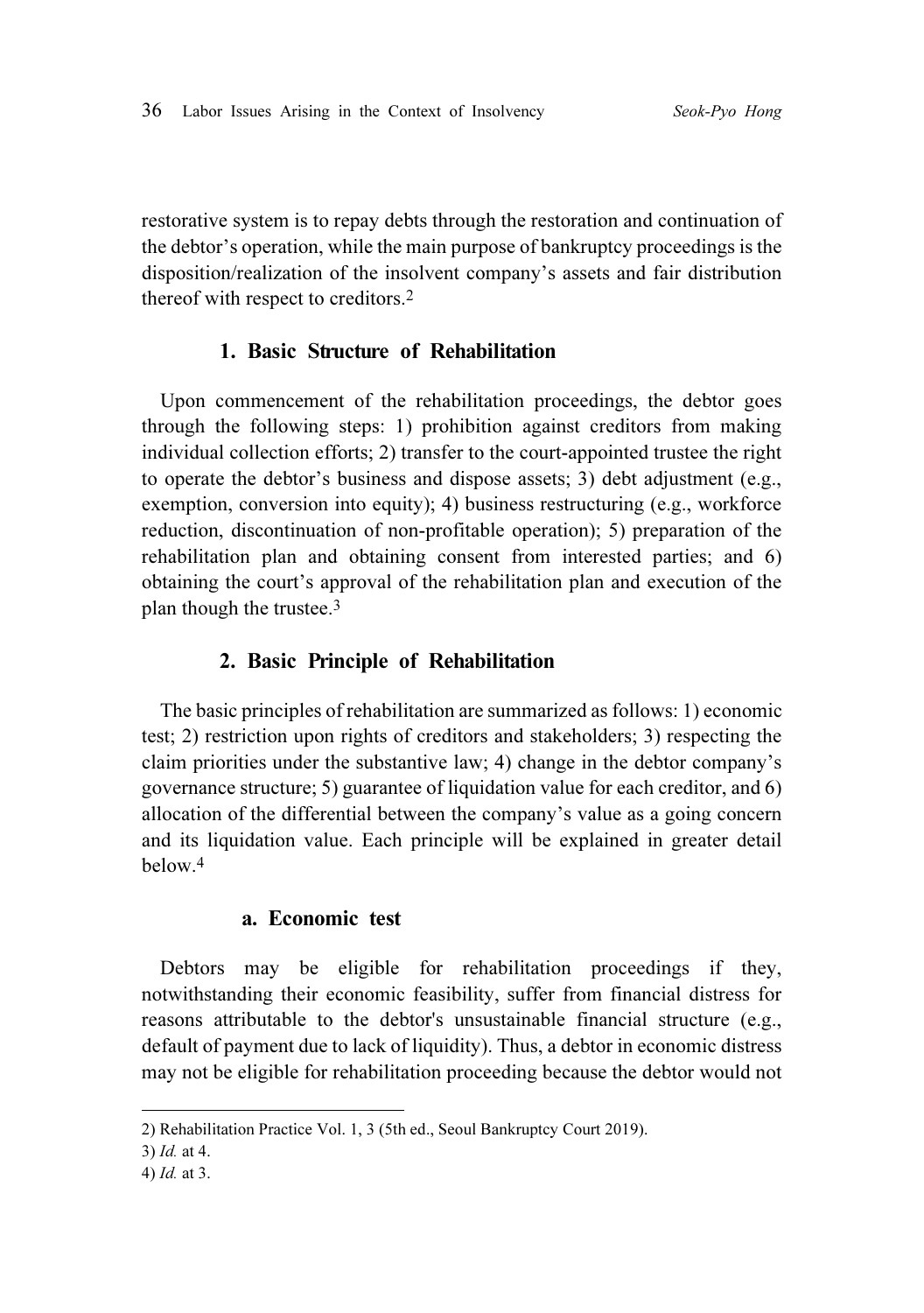be rehabilitated via debt adjustment and rehabilitation proceeding if the debtor has fallen into in economic distress due to reasons attributable to the debtor's operational capabilities. "Economic test" refers to the test of determining whether the debtor may proceed with the rehabilitation by examining whether or not the debtor's value as a going concern exceeds its liquidation value.<sup>5</sup>

#### b. Restriction upon rights of creditors and stakeholders

The purpose of rehabilitation is to conciliate the legal relationship among various stakeholders such as creditors, shareholders, and other interested parties, and achieve the efficient rehabilitation of a debtor company or its business. The conciliation of the legal relationship implies changes to the debtor's claim-obligation relationship or capital structure. In the interest of the proceeding's purpose in rehabilitation of the debtor, general (unsecured) creditors, shareholders, stakeholders as well as secured creditors are restricted or precluded from exercising their claims or rights if and when a debtor company undergoes a rehabilitation proceeding.<sup>6</sup>

## c. Respecting the claim priorities under the substantive law

In rehabilitation proceedings, a rehabilitation plan is prepared in order to allocate the debtor company's value to creditors. In general, the priority among the creditors for the allocation is determined based on the priority of claims under the substantive law. This idea is expressed via the principle of fair and equitable differentiation as well as the principle of equality in rehabilitation proceedings, under which the varying nature of the rights or claims under the substantive law is taken into account while the rights of the same nature are treated as equal in regards to the procedures.<sup>7</sup>

#### d. Change in the debtor company's governance structure

The capital structure of a debtor company may be changed in order to rehabilitate the debtor, and upon such change, shareholders and other equity

<sup>5)</sup> Id. at 18.

<sup>6)</sup> Id. at 4, 6.

<sup>7)</sup> Id. at 7.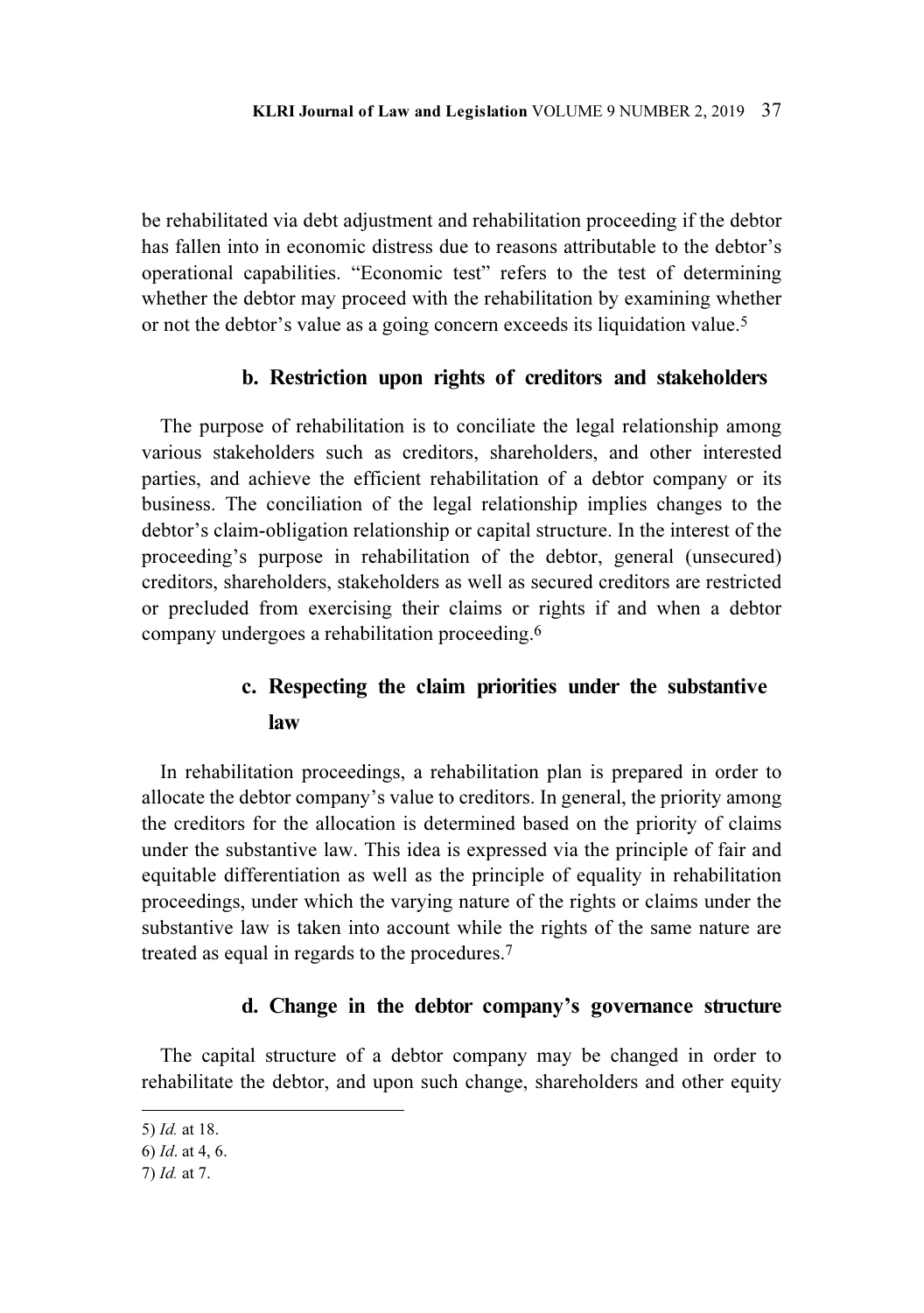holders with lower priority than creditors are required to reduce capital, and the total amount of capital reduced must be greater than the amount of debt reduced. In some cases, debts may be converted into shares by debt-for-equity swap, and pursuant to such process, the management right of the debtor company may be transferred from the existing shareholder to the new shareholder (i.e., the creditor who acquires the debtor company's shares through the debt-for-equity swap in rehabilitation proceedings).<sup>8</sup>

#### e. Guarantee of liquidation value for each creditor

Rehabilitation proceedings can be justified only when the total amount to be repaid via the rehabilitation proceedings is greater than the distribution amount under the bankruptcy proceedings.<sup>9</sup>

# f. Allocation of the differential between the company's value as a going concern and its liquidation value

In principle, rehabilitation proceedings are designed help debtors generate a going concern value that exceeds the debtor's liquidation value, and the creditors may claim to receive their share of the difference between the going concern value and the liquidation value, and the differential amount is determined through negotiations between the court-appointed trustee and the creditors.<sup>10</sup>

- 3. Process
	- a. Petition for Rehabilitation and Commencement
	- b. Preservation Order and Stay Order
	- c. Commencement of Proceedings and Appointment of Trustee

8) Id. at 6. 9) Id. at 12. 10) Id. at 7.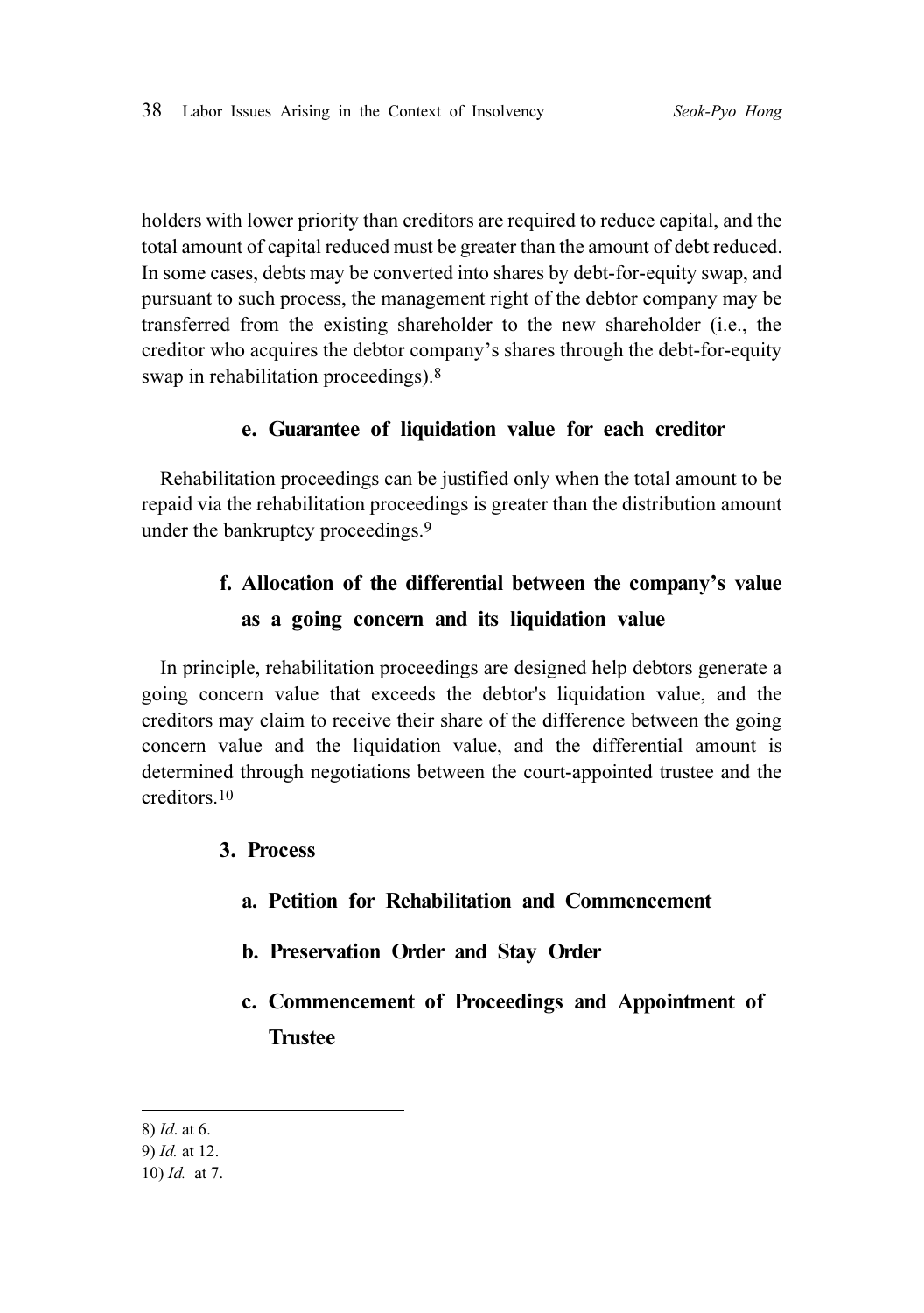#### d. Filing of Claims and Types of Claims

#### e. Rehabilitation Plan and Termination of Rehabilitation

f. Discontinuation of Rehabilitation

## g. Recent Trend: Introduction of Fast-Track Rehabilitation **Procedures**

Since April 2011, the Seoul Bankruptcy Court has begun to implement so-called 'fast-track' procedures under which rehabilitation proceedings progress according to an expedited schedule (the "Fast-Track Procedures"). The Fast-Track Procedures are designed to help the debtor company complete the restructuring plan and return to its normal business operations at the earliest possible time (usually within 6 months), with the support of major creditors, including financial institutions. For example, if there is an MOU or agreement entered into between the debtor and major creditors prior to the commencement of the rehabilitation proceeding, such MOU or agreement can be submitted for approval as the rehabilitation plan (so-called "a pre-packaged plan"), and an appointment of investigators in connection with the prepackaged plan may be omitted.<sup>11</sup>

#### B. Bankruptcy Proceedings

Bankruptcy proceedings are administrated by a court to (i) declare the debtor company bankrupt (if the court determines that grounds for application of bankruptcy proceedings exist in an insolvency of a debtor company), (ii) sell the bankruptcy estate (i.e., all the properties owned by the debtor as of the bankruptcy declaration), (iii) make money proceeds, (iv) distribute the money proceeds to the creditors in the order of their priority and according to the amount of debts to be confirmed in the bankruptcy proceedings through examination conducted by the court. Under Korean law, bankruptcy proceedings are compulsory in their nature in that the state enforces the execution of the claims. However, bankruptcy proceeding is distinguished from

<sup>11)</sup> Id. at 24.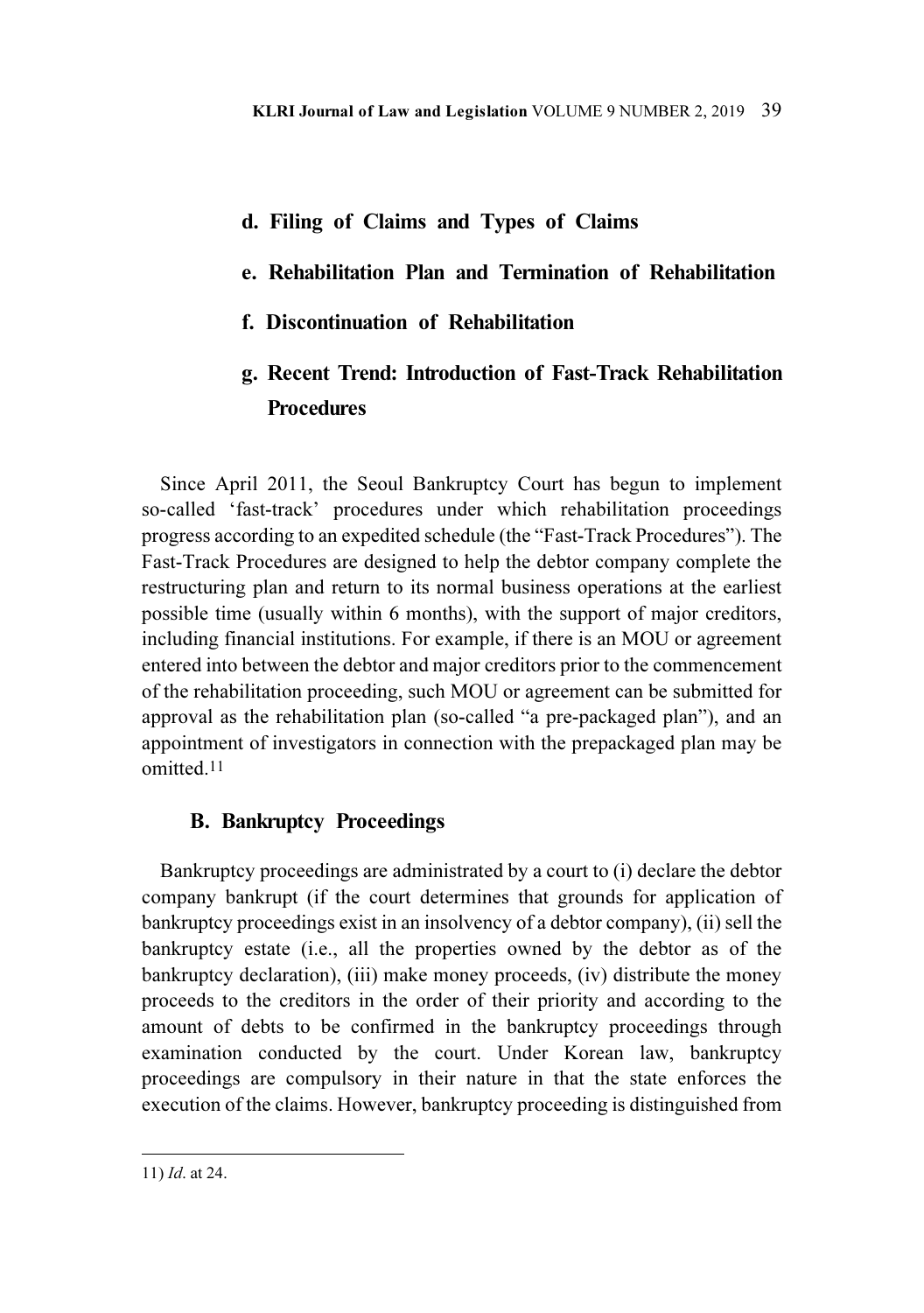other compulsory proceedings in that it is a comprehensive proceeding where all properties of the debtor are covered and all the creditors get fair satisfaction at once unlike individual enforcement proceedings which certain the individual property of the debtor is targeted to satisfy the individual claim of an individual creditor.<sup>12</sup>

### III. Insolvency Proceedings and Protection of Unpaid Wage Claims

# A. Treatment as Common Benefit Claims or Estate Claims under DRBA

Wages, severance, and accident compensation for the debtor's employees are recognized as priority claims as a common benefit claim under the DRBA (Article  $179(1)(10)$ ) and also an estate claim (Article  $473(10)$ ), and thus, take priority over other claims in rehabilitation proceedings, and may be repaid in full from time to time.<sup>13</sup>

The Supreme Court held that the court-appointed trustee in a bankruptcy proceeding has a duty to repay employees' wages, etc., which constitutes an estate claim, in the conduct of his/her business, and a claim for damages by the employee from the delay of performance of the above duties by the bankruptcy trustee after the declaration of bankruptcy also falls under the estate claims.<sup>14</sup> About the legal nature of claims of damages for delay that occurred after the declaration of bankruptcy, regarding wages, etc. for employees that occurred before the declaration of bankruptcy, legal views varied from a view that it should be regarded as 1) the estate claims under Article 473 (4) of the DRBA, a view of 2) the estate claims under Article 473 (10), to a view of 3) a subordinated bankruptcy claim under Article 446, Paragraph 1, (2) of the DRBA, etc. Among these views, practical civil lower instance in Korea had taken the view of estate claim, on the other hand, the Bankruptcy Department of Seoul Central District Court has taken the view of subordinated bankruptcy

<sup>12)</sup> Id. at 3.

<sup>13)</sup> Chaemuja hoesaeng mit pasane gwanhan beobyul [Debtor Rehabilitation and Bankruptcy Act (hereinafter "DRBA")], Act No. 15158, Feb. 22, 1958, amended by Act No. 14476, Dec. 12, 2017, arts. 179(1)(10), 473(10) (S. Kor.).

<sup>14)</sup> Supreme Court [S. Ct.], 2013Da64908, Nov. 20, 2014 (S. Kor.).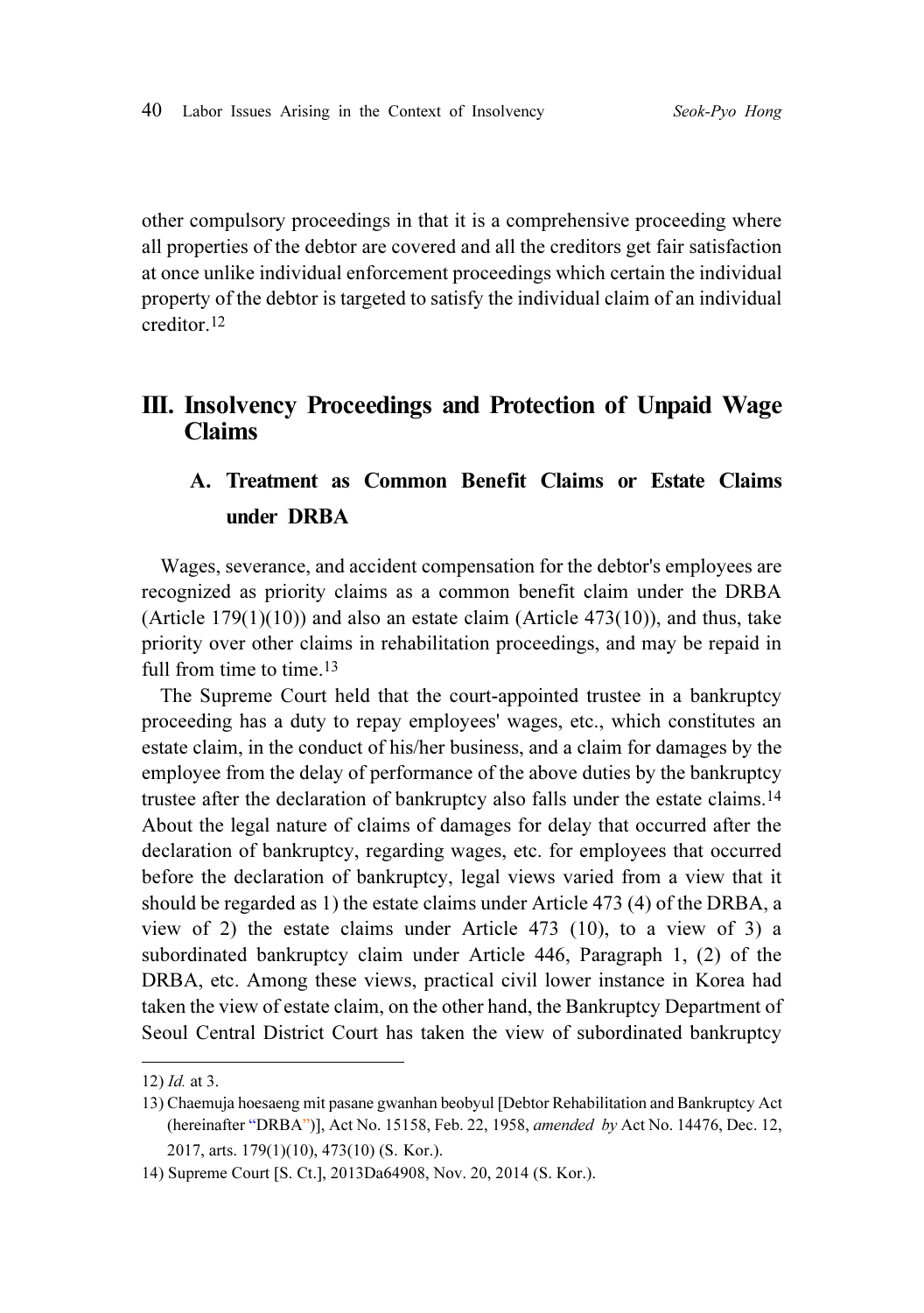#### claims.<sup>15</sup>

In conclusion, the claim of damages for delay that occurred immediately before the declaration of bankruptcy in relation to the claim of wages that is an estate claim itself, shall be regarded as a bankruptcy claim (not an estate claim), however, the claim of damages for delay incurred between the day of the declaration of bankruptcy and the date of actual payment shall be regarded as an estate claim.<sup>16</sup>

# B. Preferential Payment of Wages Claim under the LSA and the Act on the Guarantee of Workers' Statutory severances

According to Article 38 of the LSA and Article 12 of the Act on the Guarantee of Workers' Statutory severances of Korea, wages, accident compensation, severance entitlements and other claims arising from employment relationship must be paid in preference to taxes, public charges or other claims on the whole property of the employer, and the wages and accident compensation for the last 3 months, and severances for the last three years shall be paid in preference to any claims secured by any security rights under the relevant laws on the whole property of the employer, tax, public charges, and other claims.<sup>17</sup>

In general, the above provisions are applied in an enforcement process such as an auction for the employer's property, and it is unlikely that the provisions of the LSA and the Act on the Guarantee of Workers' Statutory severances would be applied in rehabilitation proceedings or bankruptcy proceedings, both of which are the collective compulsory execution process. Since both in rehabilitation procedures and in bankruptcy procedures, wages, severance payment and accident compensation for employees are treated as a common benefit claim (in case of rehabilitation) and an estate claim (in case of bankruptcy), respectively without limitation of periods, and I am of the view that the relevant rights of creditors can be protected better in both insolvency proceedings compared to the protection pursuant to the LSA and the Act on the Guarantee of Workers' Statutory severances. However, if there is no property of the debtor company that entered into the rehabilitation or bankruptcy

<sup>15)</sup> DRBA, arts. 446, 473 (S. Kor.).

<sup>16)</sup> Supreme Court [S. Ct.], 2013Da219623, Jan. 29, 2015 (S. Kor.).

<sup>17)</sup> LSA, art. 38 (S. Kor.); Geunroja teojikgeumyeo bojangbeop [Act on the Guarantee of Workers' Statutory Severances], Act No. 15664, Jul. 1, 2018, amended by Act No. 10967, Jul. 25, 2011, art. 12 (S. Kor.).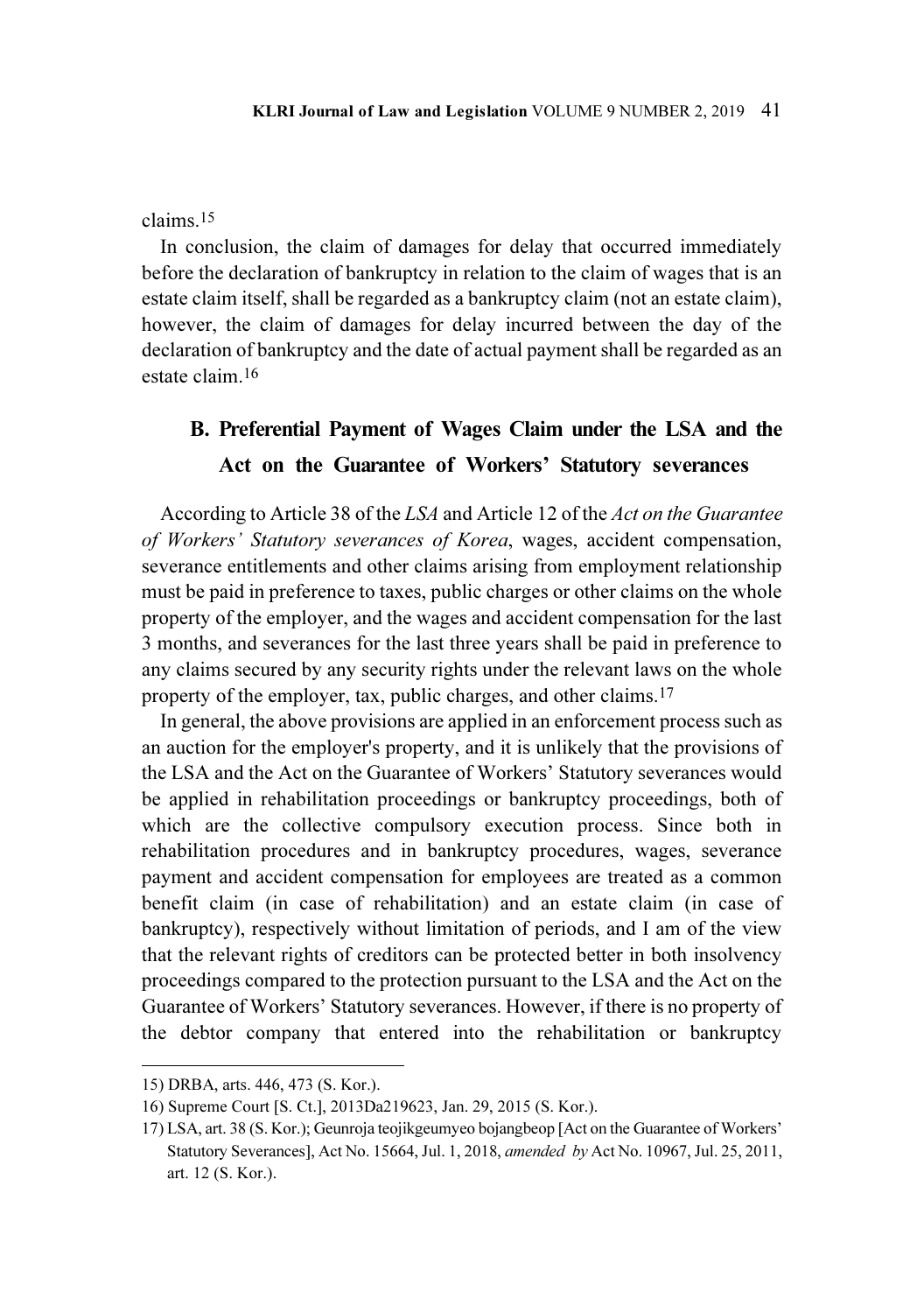proceedings, the employees may receive unpaid wages, etc. based on the claim for the substitute payment as set forth below.

#### C. Substitute Payment under Wage Claims Guarantee Act

Under Article 7, Paragraphs 1(1) and (2) of the Wage Claims Guarantee Act of Korea, notwithstanding Article 469 of the Civil Act of Korea (i.e., regarding repayment by a third party), if there is a ruling to commence the rehabilitation proceedings against an employer, or a ruling to declare bankruptcy, the Minister of Employment and Labor shall pay such overdue wages, etc. to the employees on behalf of the employer in response to the payment request of his/her overdue wages, etc. brought by any retired employees. An employee eligible for the aforementioned substitute payment shall be the employee who has retired from the relevant business or place of business within three years from the date when no more than 1 year has passed from the dates of an application for rehabilitation or bankruptcy (Article 7, Paragraph 1 of the Enforcement Decree of the Wage Claims Guarantee Act). The range of substitute payment to be paid to employees is specified as the last three months of wages, the last three years of statutory severance and the last three months of shutdown benefits.<sup>18</sup>

When the Minister of Employment and Labor has made a substitute payment to an employee, it shall subrogate the employee's right to claim overdue wages, etc. against his/her employer, to the extent of the amount of the substitute payment (Article 8, Paragraph 1 of the Wage Claims Guarantee Act). In practice, it has been reported as a common benefit claim in the rehabilitation proceeding of the employer and as an estate claim in this/her bankruptcy proceedings.<sup>19</sup>

# D. Criminal Penalty to a Representative (or a Trustee) under the LSA and the Act on the Guarantee of Workers' Statutory **Severances**

Article 36 of the LSA provides that "if an employee dies or retires, the employer shall pay wages, compensation, and other money or valuables in full

<sup>18)</sup> Imgeum chaegweon bojang beop [Wage Claims Guarantee Act], Act No. 15850, Oct. 16, 2018, amended by Act No. 14839, Jul. 26, 2017, art. 7(1) (S. Kor.)

<sup>19)</sup> Id. art. 8(1).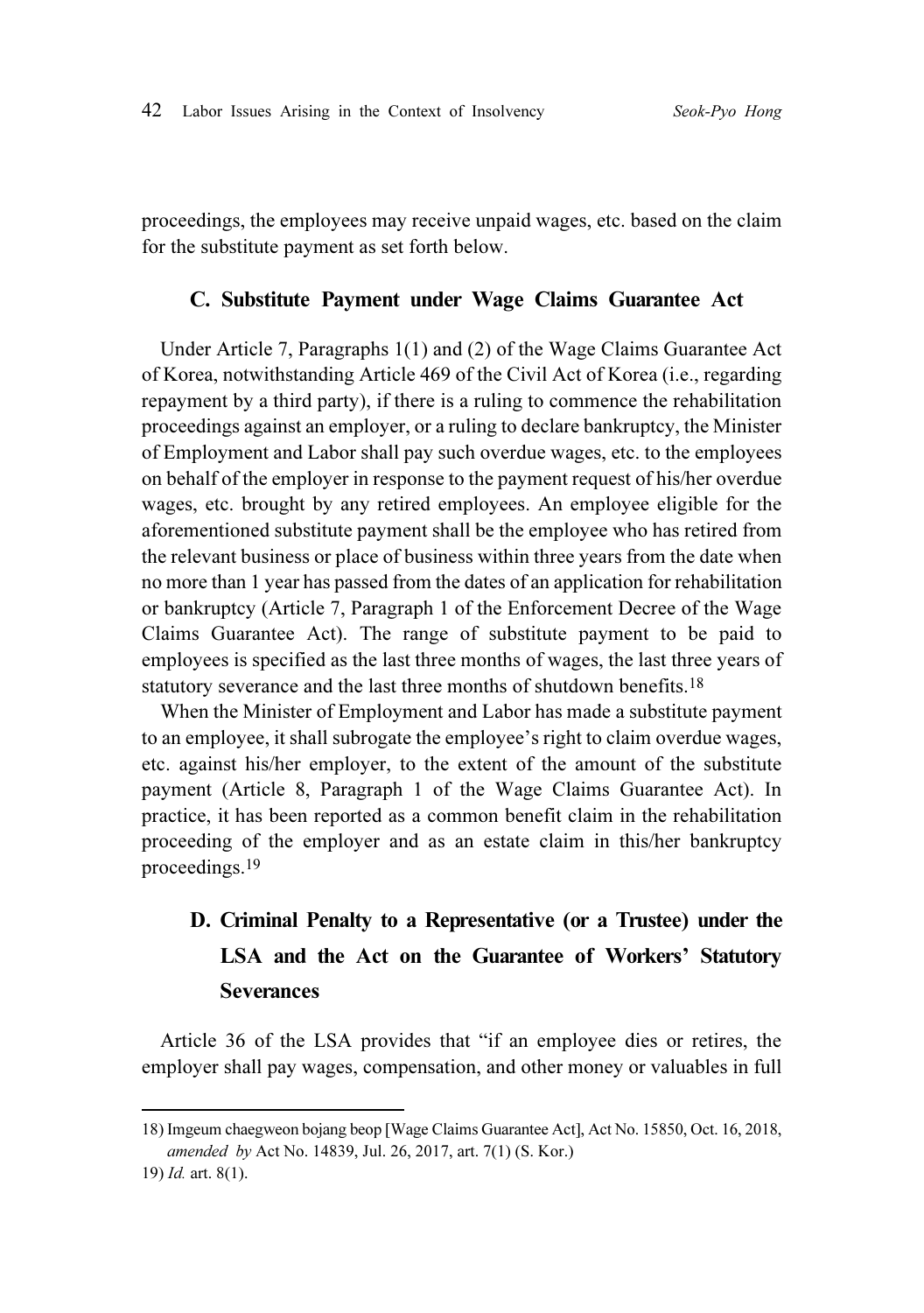within 14 days from the time when the cause for such payment have occurred.<sup>20</sup> However, in case of special circumstances, the period may be extended by mutual agreement between the parties," and a person who violates the aforementioned Article 36 may be punished by imprisonment not more than 3 years or a fine of not exceeding KRW 30 million under Article 109 of the LS A.21 Under Article 9 of the Act on the Guarantee of Workers' Statutory Severances, the employer shall pay severance within 14 days from the date on which the cause for such payment occurred, when the employee retires from his/her office; provided that the payment date may be delayed under the agreement between the parties, in extra ordinary circumstances. A person who fails to pay severance in violation of Article 9 shall be punished by imprisonment for not more than 3 years or by a fine of not exceeding KRW 20 million. The above penalty provisions under the LSA and the Act on the Guarantee of Workers' Statutory severances cannot be filed against the victim's explicit intent.<sup>22</sup>

By penalizing employers for unpaid wages and statutory severance, Korean law statutory severance indirectly forces employers to have no unpaid entitlements to the employees. However, on the issue of whether or not the administrator should be held criminally liable for the unpaid money where a debtor company applies for the commencement of rehabilitation proceedings while an employee has outstanding balance for unpaid entitlement, and the employee leaves the company after a trustee has been appointed upon commencement of the rehabilitation proceeding, the Supreme Court has ruled as follows:

"While an employer may not delay payment of workers' wages or severance solely on the grounds of business slowdown, if it is recognizable in light of the social norm that the employer could not have prevented the delay or failure to make due payment of wages or severance statutory severance despite the employer's best effort, and it is acknowledged that the employer cannot be reasonably expected to engage in any lawful act or the employer was under unavoidable circumstances, such grounds may constitute the grounds for exemption from liability with regards to the offense of delinquent wage or severance payment prescribed under the LSA or the Act on the Guarantee of

<sup>20)</sup> LSA, art. 36 (S. Kor.).

<sup>21)</sup> Id. art. 109.

<sup>22)</sup> Geunroja teojikgeumyeo bojangbeop [Act on the Guarantee of Workers' Statutory Severances], Act No. 15664, Jul. 1, 2018, amended by Act No. 10967, Jul. 25, 2011, art. 9 (S. Kor.).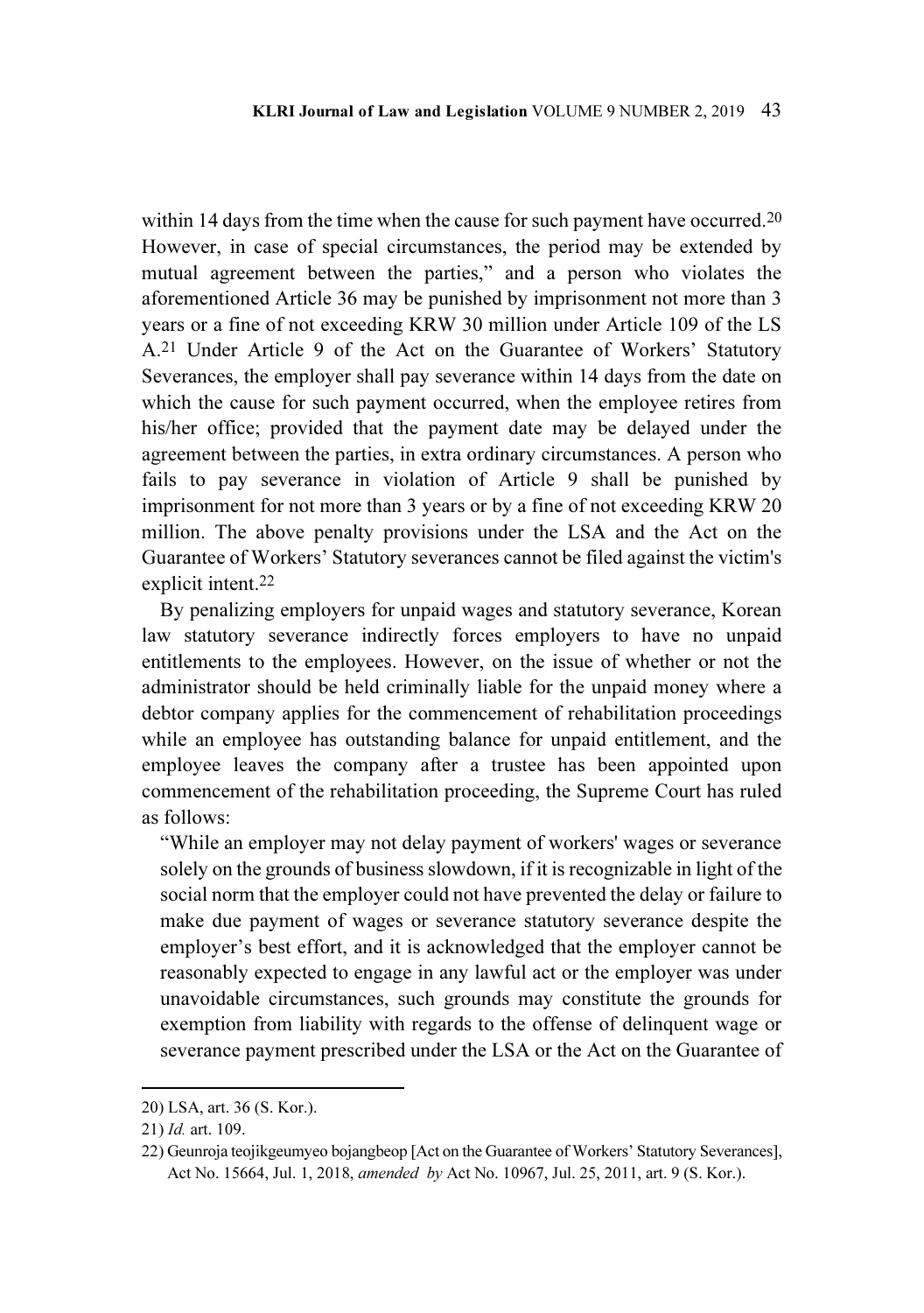Workers' Statutory severances… (omitted) … In light of the status, role and nature of the duties of a trustee in a rehabilitation proceeding, if the wages or severance were not paid due to aggravated finance or legal constraints against the trustee during the process of the trustee's undertaking to conciliate the legal relations of the interested parties pursuant to the DRBA for the purpose of efficient rehabilitation of the debtor company or its business, the circumstances may serve as specific proof of the grounds for exemption from liability for the offense of delinquent wage or severance payment. In addition, whether or not there was an unavoidable circumstance in which the trustee could not pay wages or statutory severances during the course of his/her duties, could be determined severally and concretely, by considering the totality of circumstances, including the circumstances of the debtor's commencement of the rehabilitation proceedings, the reasons for the appointment of the trustee by the court, the management status of the debtor's business and property as of the commencement of rehabilitation, the details of the performance of duties performed by the trustee after the decision on commencement of the rehabilitation proceedings in order to plan the recovery of the debtor or his/her business, the efforts for the consultation with interested parties including employees and the progress of rehabilitation.<sup>23</sup> It is a Korean court precedent that a representative of the debtor who has lost the authority to pay severances due to the order for bankruptcy of the debtor before the expiration of such 14 days will not be liable for the unpaid amount, absent any extraordinary circumstances, since the violation of Article 109 Paragraph 1 of the LSA shall be established after 14 days from the cause of the payment occurred. As a representative of the debtor company in a financially difficult situation, prompt application for bankruptcy proceedings will help get rid of the risk of criminal penalties against him/her. However, practically in a criminal trial, it is a stern position of Korean court saying that, "In case of the representative who has lead the company continuously, such representative shall not avoid responsibility for the current financial situation of the debtor company, and the insolvency proceedings shall not be regarded as a means of indemnification for criminal liability due to unpaid wages."<sup>24</sup>

<sup>23)</sup> Supreme Court [S. Ct.], 2014Do12753, Feb. 12, 2015 (S. Kor.).

<sup>24)</sup> Id. 2009Do7722, May 27, 2010 (S. Kor.).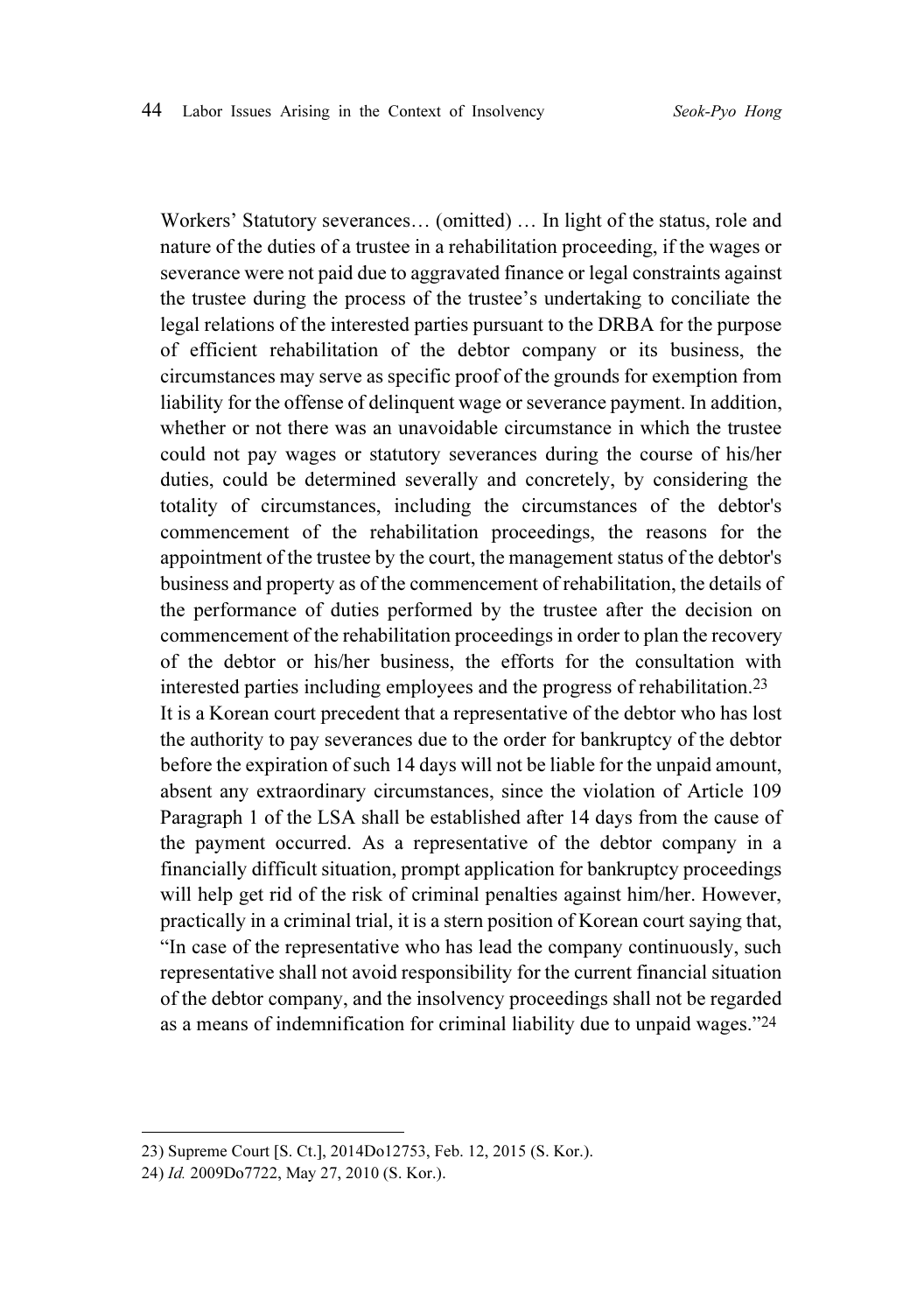# E. Liability for Claims of Wages under Personal Bankruptcy **Proceedings**

Article 566 of the DRBA specifies the claims that are not indemnified in personal bankruptcy proceedings, and under Sub-paragraph 5 of the same Article, the debtor shall not be exempted from liabilities with respect to "wages, severance allowance and accident compensation of the debtor's employees". Under Article 349(4) of the former Bankruptcy Act, the scope of the non-exemptible claims was limited to "the wages of the employee, only for the last 6 months," which was amended favorably to the employees as the DRBA was newly enacted.<sup>25</sup>

# F. Liability of a Representative of Debtor Company regarding Unpaid National Pension Premium

An employer may deduct from the employee's monthly wages the employee's contributions for the national pension premium, and then pay the premiums to the National Pension Service (NPS). However, in case when the debtor company has fallen in financial difficulty, it may not pay such premiums to the NPS 26

In relation to this, the Supreme Court ruled that "the employer shall bear the duty to keep the employee's pension contribution in custody on behalf of the employees and pay to the NPS the amount to be accumulated by subtracting the contributions to be paid by the workers from the national pension premiums every month, in conduct of its business, and the employer shall be liable for the embezzlement if the employer does not pay the contribution subject to withholding deduction from the employee's wages to the NPS and consume it for personal use." As for the violation of the National Pension Act, there is a Korean court case ruling that "if an obligor for payment has made best efforts to pay national pension premium, but in the inevitable situation such as financial depression, the national pension premium could not be paid, the employer will not be liable for the unpaid wages, etc."<sup>27</sup>

<sup>25)</sup> DRBA, art. 566 (S. Kor.).

<sup>26)</sup> Kookmin yeonguembeop [National Pension Act], Act No. 16240, Jul. 16, 2019, amended by Act No. 15876, Jun. 12, 2019, art. 90.

<sup>27)</sup> Supreme Court [S. Ct.], 2018Do18885, April 29, 2019 (S. Kor.).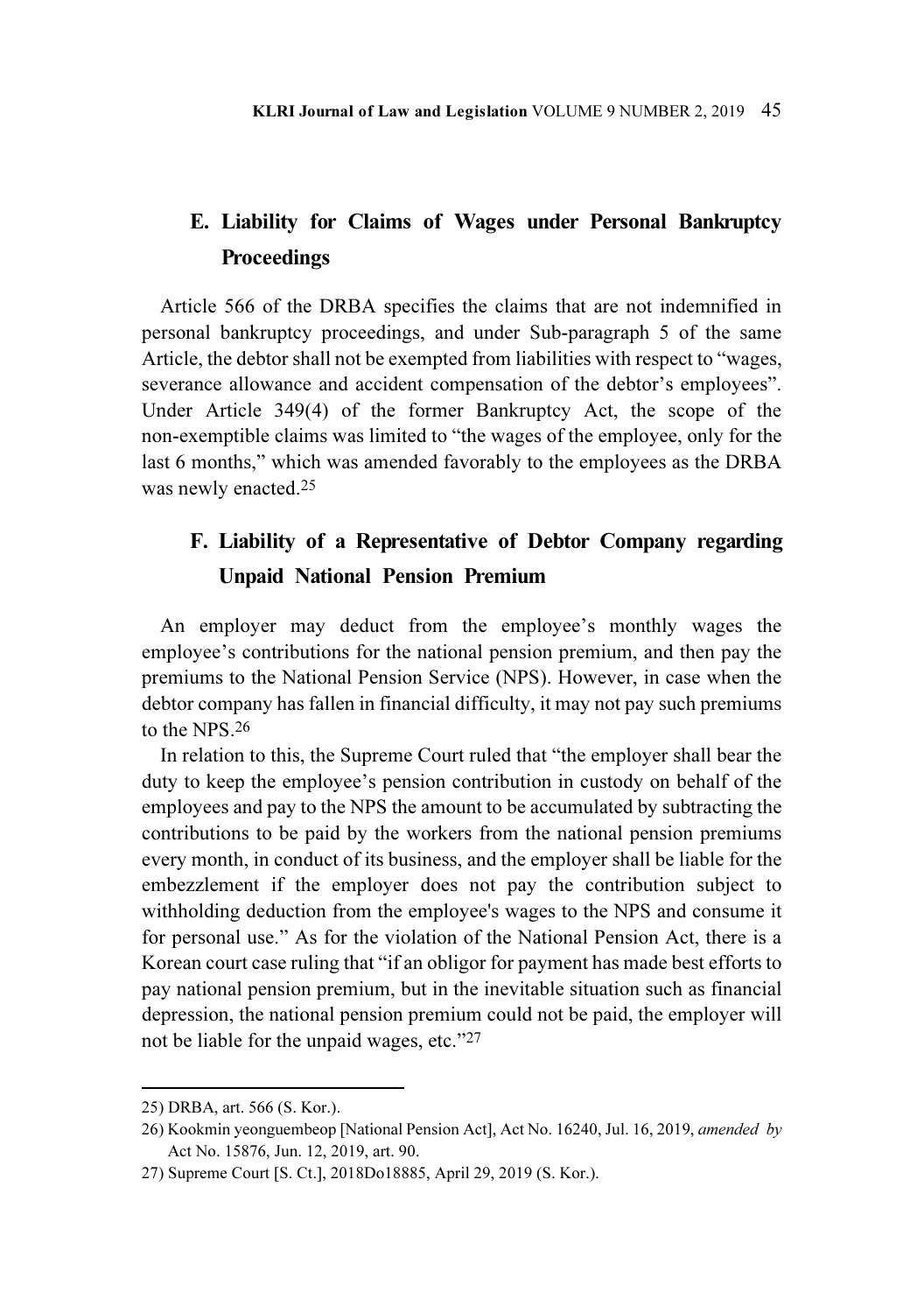In the above case, the Korean court ruled out that "Because of a depression in shipbuilding industry, it has already allowed the delay of payment from the NPS and has paid the wages to the employees with a completed amount received from the prime contract party. Meanwhile, the debtor company received the notice of unilateral termination of contract from the other party as well as it was submitted to a closure of business by the authority of tax affairs and couldn't pay national pension premium, which constitutes a legitimate reason for not paying the required premiums."<sup>28</sup>

## G. Whether Unpaid Remuneration for Executives is Rehabilitation Claims or Common Benefit Claims

A company's officer or director, if viewed as an employee within the meaning of the LSA upon review of the substance of the contract, may claim his/her unpaid wages, etc. as a common benefit claim under the application of Article 179(1)(10) of the DRBA. Even if registered as an officer such as a director or an auditor, the remuneration for the director and the auditor will be also regarded as a common benefit claim if he/she is a de facto employee.<sup>29</sup>

The Seoul High Court ruled on whether or not an unregistered officer constitutes an employee in the rehabilitation proceeding of Tongyang, Inc. The court ruled that "even if he/she was a registered director under the Commercial Act of Korea, if he/she received remuneration in fixed amount for performing certain tasks under the direction/control of other employer such as a president, further to dealing with the business delegated by the company to him/her, the registered director may constitute an employee under the LSA. On the other hand, among officers or executives of non-registered directors, if a person performs his/her duties autonomously and participates in management decisions, such individual should not be regarded as an employee simply because they have not been registered as a director under the corporate registry. In the end, regardless of the formality of contract, whether or not the individual constitutes an employee within the meaning of the LSA should be determined based on its substance – whether or not he/she has provided the employer with the work in a subordinate relationship for the purpose of wage – and the burden of proof therefor shall be borne by the party asserting the employee status. Upon

<sup>28)</sup> Id.

<sup>29)</sup> DRBA, art. 179(1)(10) (S. Kor.).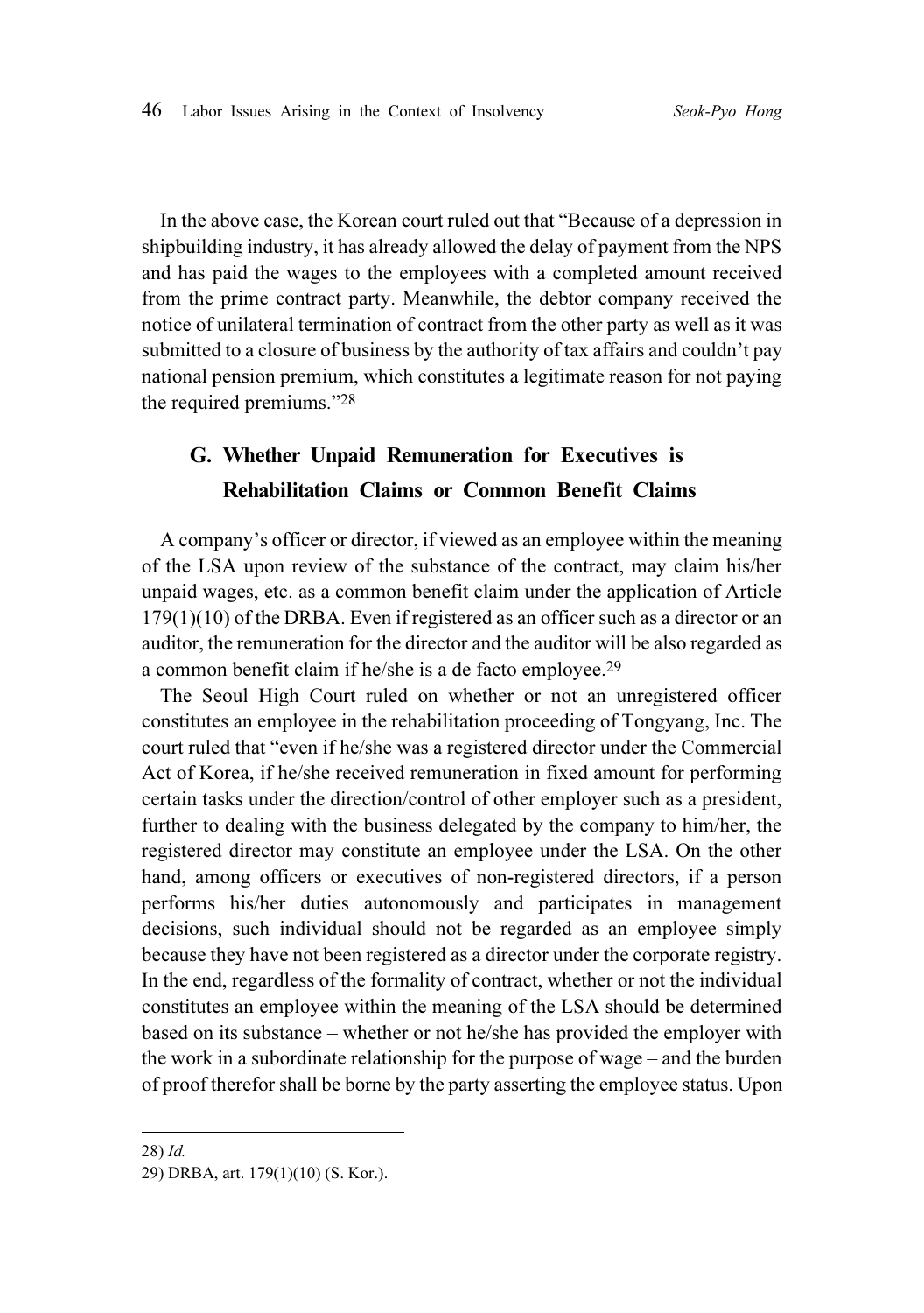considering all the supplementary briefs and grounds therefor from the plaintiffs in this trial, together with additional evidence, it is difficult to see that the plaintiffs are in charge of certain duties under the direction and supervision of the representative or have received remuneration in fixed amounts. Rather, the following has been established based on the evidence: the plaintiffs were promoted to executives such as deputy director, business executive, etc. and all the existing severance allowance for them were already paid, rules of employment for ordinary employees were not applied to the plaintiffs and they did not receive any extended work allowance, the annual leave allowance, instead received the base salary and the standard bonus for the monthly salary, since their promotions, the plaintiffs were provided with vehicles and drivers, golf membership and entertainment expense unlike ordinary employees, the plaintiffs were given the authority to delegate and execute certain duties as the chief of the headquarter of each business division of Tongyang, Inc. during the period when the plaintiffs served as unregistered directors, and the plaintiffs received the same remuneration with the registered director in the same rank of position, are indicating that the plaintiffs have not worked in a subordinated relationship in the company under the direction and supervision of the CEO for the purpose of wages. Therefore, there is no reason to argue that the plaintiffs are employees of Tongyang, Inc."<sup>30</sup>

Although the plaintiffs in the above case claimed that the claim for severance constitutes a common benefit claim, since they retired after the commencement of the rehabilitation procedure for Tongyang, Inc., the court ruled that "severance claim for the period of the non-registered director as asserted by the plaintiffs will be established as a partial remuneration for the officers' performance of duties based on the agreement as of the appointment as non-registered director. Also the duties as the executives (i.e., the condition precedents of payment) were performed before 17th Oct. 2013, when the commencement of the rehabilitation proceedings was ordered. Therefore, the claims for severance of the plaintiffs for the periods of unregistered directors shall be interpreted as rehabilitation claims occurred from the cause before the commencement of rehabilitation."<sup>31</sup>

<sup>30)</sup> Supreme Court [S. Ct.], 2014Na2049096, May 15, 2015 (S. Kor.).

<sup>31)</sup> Id.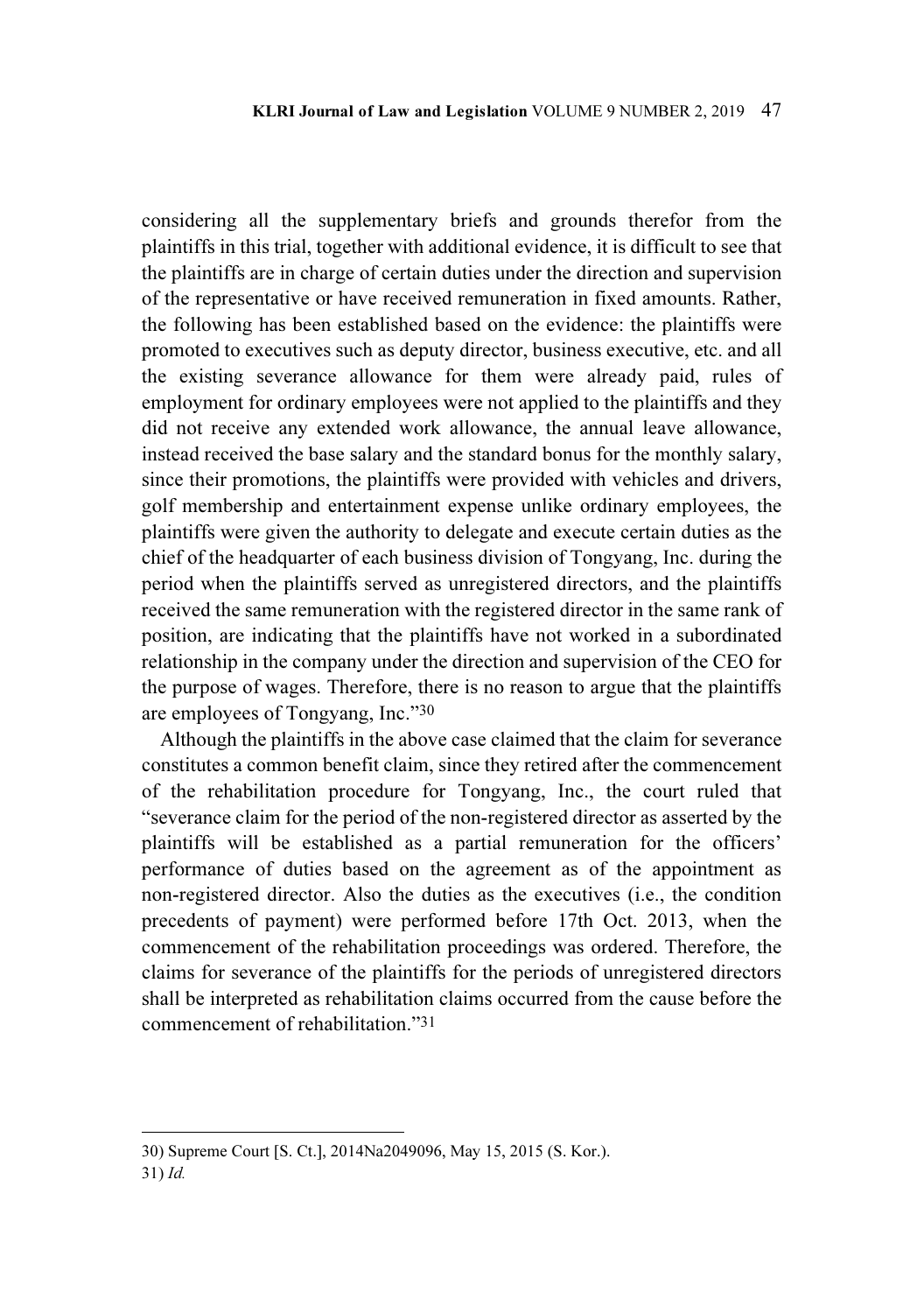# H. Treatment of Retirement Consolation Benefits in Insolvency **Proceedings**

Following the national financial crisis involving the IMF's relief, a number of savings banks and mutual savings, and finance companies had executed collective bargaining agreements that included provisions specifying that "in case of termination due to managerial reasons or restructuring in the financial industry, compulsory redundancies or merger, the employer shall pay to the departing employee at least six (6) month's wage as ex-gratia payment." Thereafter, mutual savings and finance companies were designated as an insolvent financial institution by the Financial Services Commission of Korea (the "FSC"), and the order for bankruptcy was declared by the court after the company's suspension of business and cancellation of business license. Its employees filed a claim for payment of such benefits directly to the bankruptcy trustee, asserting that their claims constituted an estate claim under the bankruptcy proceedings. <sup>32</sup>

While the lower court found that the ex-gratia payment did constitute an estate claim since they were considered as deferred payment of wages to be paid in compensation for the work already done during the term of employment, the Supreme Court refused to find that ex-gratia payment was a bankruptcy claim but not a deferred wage, reasoning that "ex-gratia payment should be viewed as a type of consolation payment or compensation offered to support an employee's livelihood post-termination, where the employee is dismissed in the course of merger with another financial institution or conversion to another type of financial institution pursuant to the relevant laws, dismissed as part of prompt corrective action against insolvent financial institutions, accompanied by reduction of organization or suspension of business, or a dismissal by dissolution of the company from the cancellation of business by the FSC or declaration of bankruptcy by its application."<sup>33</sup>

Meanwhile, in the case of the Silla Savings Bank, which closed in April 2013, the Silla Savings Bank had provisions in its collective agreements on the ex-gratia payment in the amount of 18 months' average wage or more. Pursuant to the provisions, retired workers claimed the ex-gratia payment as a bankruptcy claim, and the district court ruled that, "Saving banks, such as bankrupt company, have

<sup>32)</sup> Seoul Bankr. Ct., 2014Hoe-Hwak64, May 19, 2015 (S. Kor.); Seoul High Court [Seoul High Ct.], 2016Na2053983, Jan. 20, 2017 (S. Kor.).

<sup>33)</sup> Id. 2006Da12527, Jul. 10, 2008 (S. Kor.).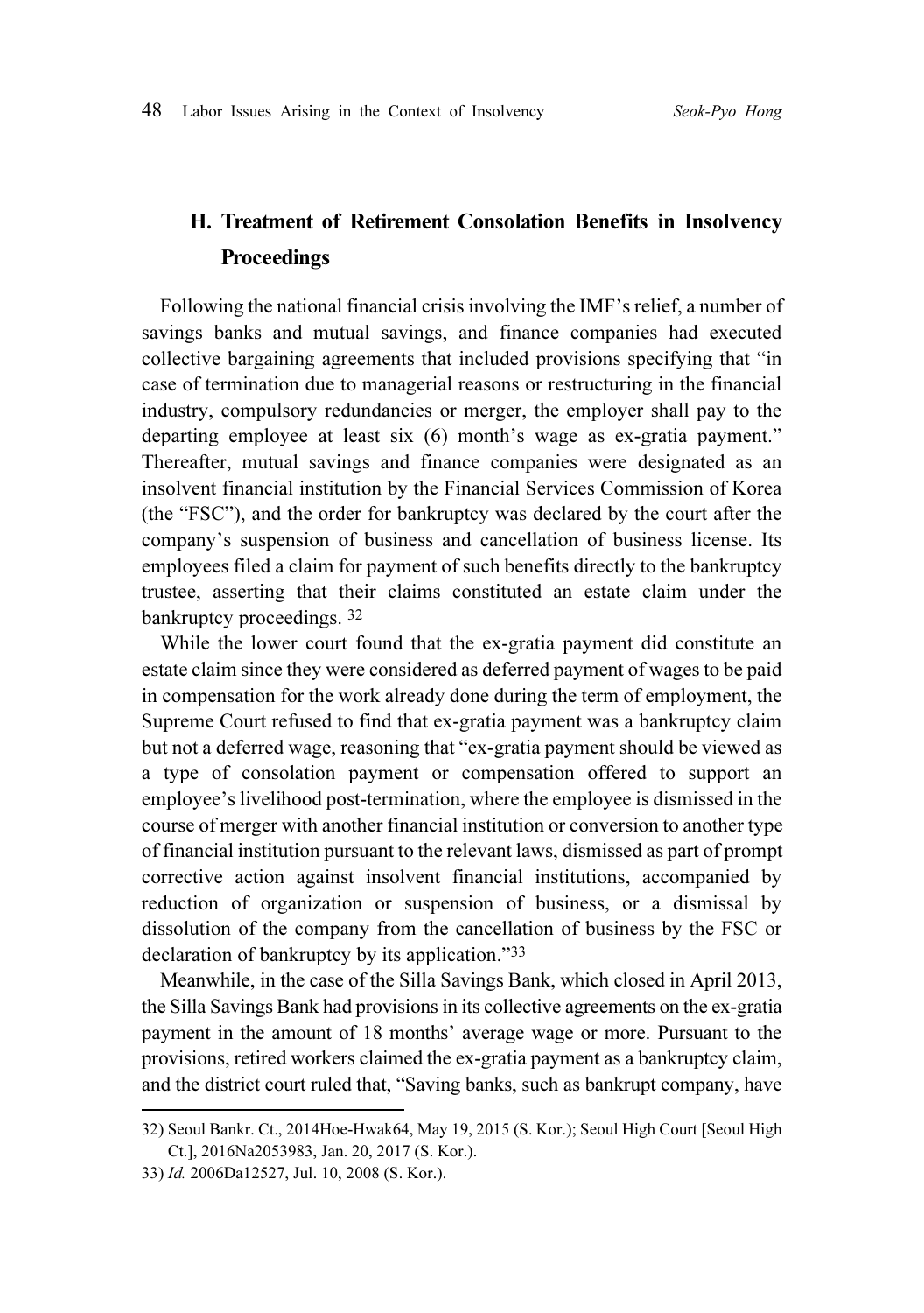experienced the crisis in 2000 when financial institutions within the same industry were designated as insolvent financial institutions and kicked out. Under these circumstances, it can be said that their employees recognized the necessity to prepare for the company's bankruptcy and established the provisions related to ex-gratia payment in bankruptcy of the company for the first time. In 2003, only three years thereafter, the bankrupt company, according to collective agreement by and between its labor union, increased the amount of the benefits to be calculated based on the minimum reference periods from 6 months to 18 months. Although savings banks including the bankrupt company experienced crisis at the time by corrective measures from the FSC, it cannot be regarded that there were any extraordinary circumstances to increase the amount of the benefits as long as there had already been the provisions regarding ex-gratia payment to prepare for such a crisis, and the agreements that only elevated the amount of benefits lacked their justification and necessity. Moreover, the amount already set by the severance regulations of the bankrupt company was much higher than that of the other general company (i.e., under the company's regulations on severances, when continuous-services of the retired is 4 years or more, the payment rate shall be calculated with adding 0.5 to 15 years to the periods of continuous-services, and further to the above, the graduated rate at 1.5-2.5 shall be reflected). According to the above regulations, ex-gratia payment become higher than the severance for employees who have worked for less than 8 years. In addition, from the perspectives of the necessity for payment of the above benefits and the purpose of the relevant regulations, the amount of such benefits should correspond to the periods for re-employment after dismissal, and a period of six months seems to be considerable for the re-employment. In this regards, 18 months ex-gratia payment (i.e., 3 times of the above figures) is unreasonably excessive and does not correspond to the intent of the above regulations. In case of bankruptcy, according to the related law, the wages and severance payment of the workers are distributed preferentially as an estate claim, and thereafter the claims of account holders or other creditors are distributed according to the principle of equality among creditors. If the employees are allowed to receive excessive statutory severances, the infringement of rights of the other creditors including account holders is too excessive, and the foundation of the bankruptcy system might be spoiled. Since the moral hazard of bank employees such as the plaintiffs is partly responsible for the bankruptcy of the company, there is no need for the plaintiffs to receive protection in advance of the general creditors. In light of these circumstances, the portion of statutory severances to be paid over 6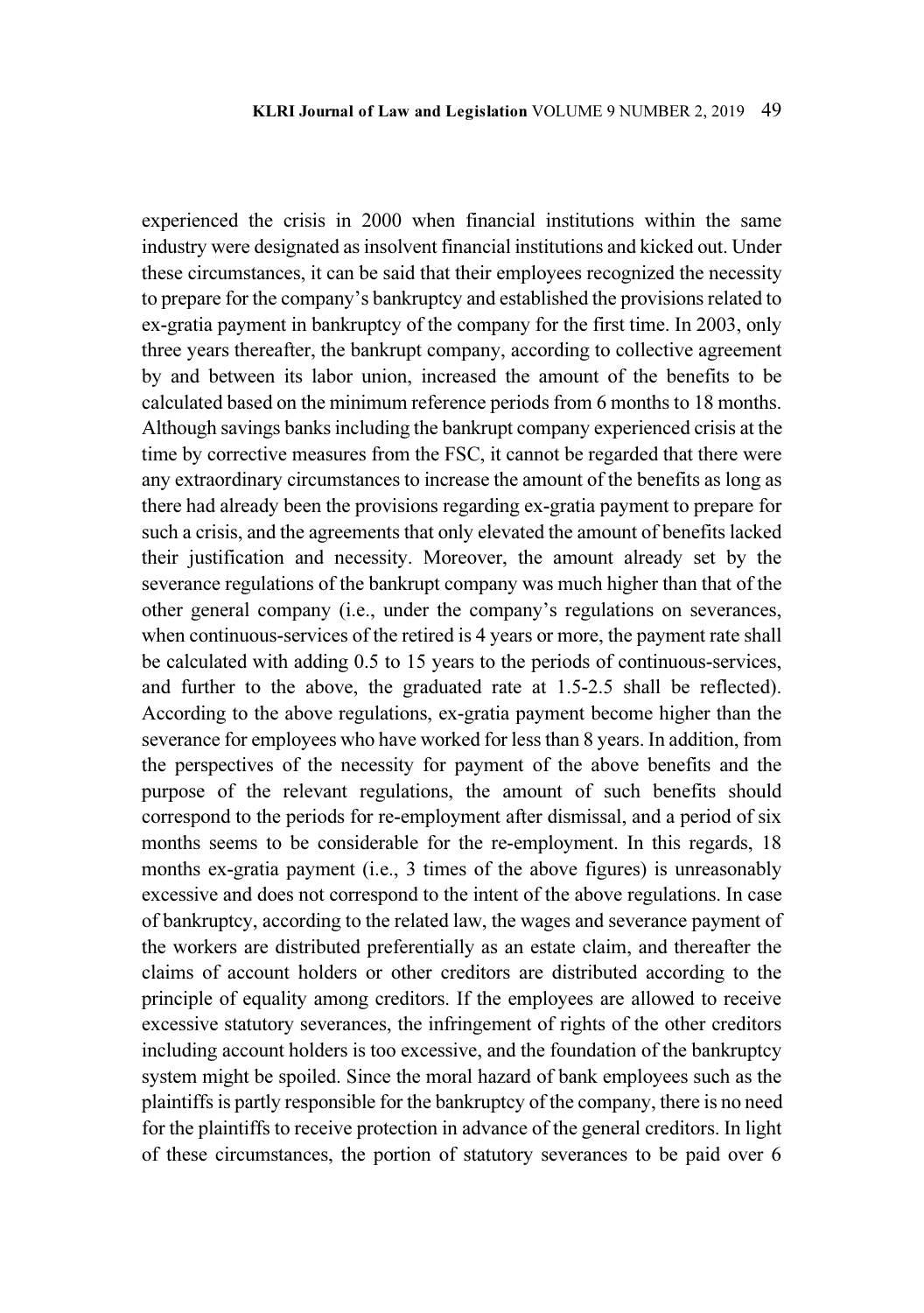months, which is a considerable period, is regarded as a malpractice and anti-social behavior of giving special benefits to financial institution employees unfairly prior to protection of other creditors, in collusion with both employer and employees expecting the company's bankruptcy, and such anti-social activity is invalid if applied to the case of bankruptcy."34(Seoul Central District Court Decision No. 2013GaHap542939).

I represented other employees of the Silla Savings Bank in a bankruptcy claim proceeding, and the aforementioned Seoul District Court's decision has served as a leading case for subsequent cases. However, considering that (i) the collective bargaining agreement setting forth 18 months' average wage as ex-gratia was executed in 2003 while the bankruptcy of the Silla Savings Bank did not occur until September 2013, and that (ii) the amount of ex-gratia payment and severance package in the finance industry is generally substantial, the court's decision to invalidate the provision on the "anti-social activity" grounds appears excessive. On the other hand, there was a rebuttal that it would be the subject of denial to prescribe excessive ex-gratia payment assuming the bankruptcy situation.

### IV. Relationship under Employment Agreements in Insolvency Proceedings

## A. Existence of a Collective Agreement under Insolvency **Proceedings**

An employment agreement is a bilateral contract in which the employee provides labor for the purpose of earning wage and the employer pays the wages in return for the work or labor performed, and thus categorized as hiring contract under Article 655 of the Civil Act. An employment contract is unique in that the freedom of contract is restricted by the LSA for the purpose of protecting employees.35 In the rehabilitation proceedings, the main purpose of the proceedings is to continue the business of a debtor company, and promote its rehabilitation, so that the employment agreement will not be directly affected upon the commencement of rehabilitation. Under the DRBA, any collective

<sup>34)</sup> Id. 2013Ga-Hap2049096542939, Oct. 7, 2014 (S. Kor.).

<sup>35)</sup> Minbeob [Civil Act], Act No. 14965, Feb. 1, 2018, amended by Act No. 14278, Jun. 3, 2017, art. 655 (S. Kor.).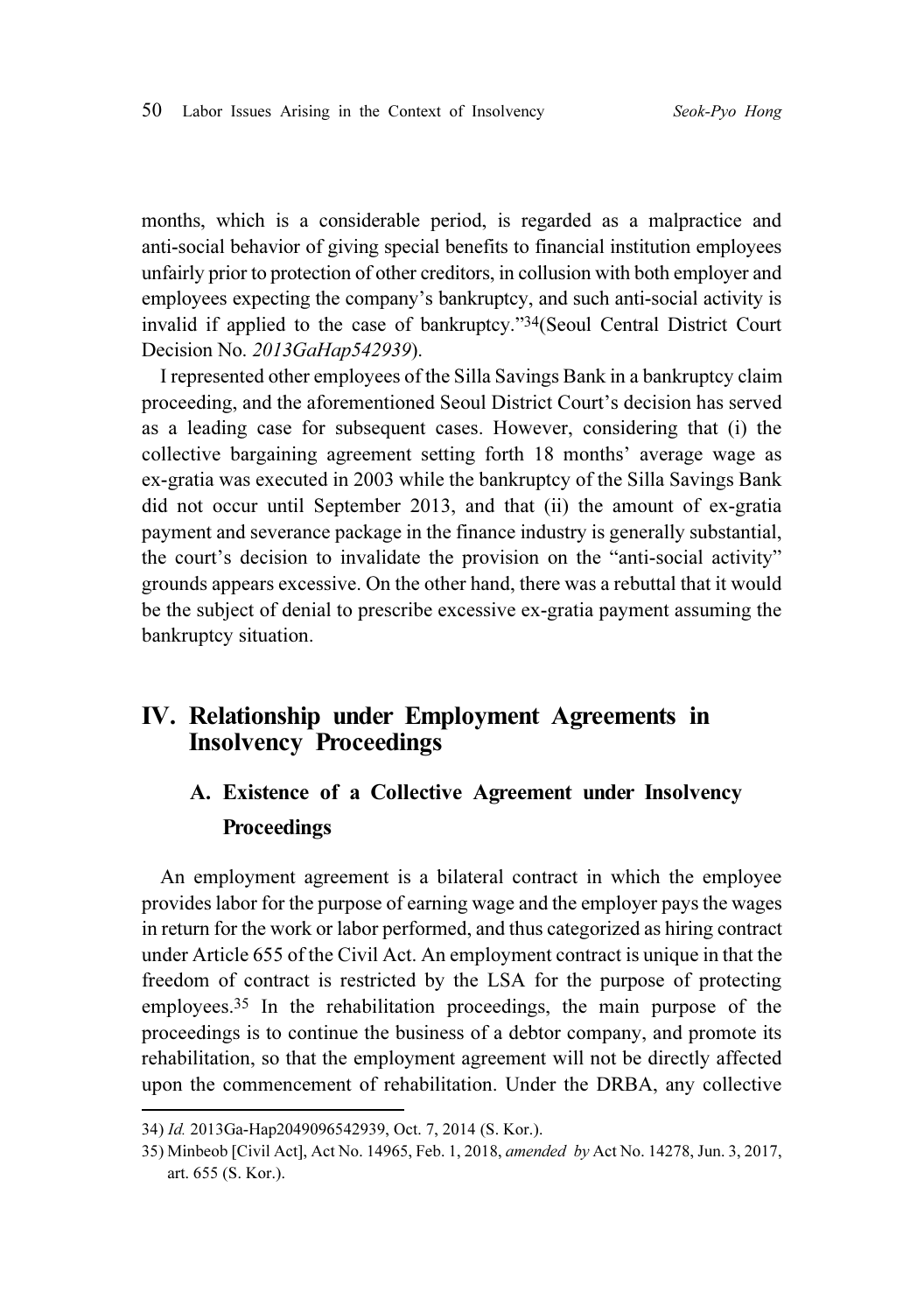agreement between the debtor and the employees shall not be canceled or terminated at the time rehabilitation procedures commence as a bilateral contract, both parties to which have yet to complete performance thereof (Article 119(4)), and Article 122(1) of the DRBA regarding the bilateral contract aimed at continued payments shall not apply to any collective agreement (Article 122(2)).<sup>36</sup>

On the other hand, in the bankruptcy proceedings, the purpose of which is to liquidate the whole business of the debtor company, the bankruptcy trustee may cancel the collective agreement as a bilateral contract, both parties to which have yet to complete performance thereof under Article 335 of the DRBA.<sup>37</sup> The reason for these differences in handling collective agreement in rehabilitation proceedings and bankruptcy proceedings is that in bankruptcy procedures, there is no possibility that the collective agreement can function properly from the reason the employer already lost the status of business entity, and that in practice, most collective agreements have the provision specifying declaration of bankruptcy as an event of termination of the agreement.

## B. Termination of Employment Agreement in Rehabilitation **Proceedings**

The DRBA does not provide any statutory basis for the termination of employment agreement in rehabilitation proceedings. Since the rehabilitation procedure presupposes the continuation of the debtor company's business, the employment agreement will not be automatically terminated even after the rehabilitation procedure commence. However, it can be an issue whether or not a trustee can cancel or terminate the employment agreement unilaterally, considering that the debtor and the other party to the bilateral contract have yet to complete performance of the contract, pursuant to Article 119 of the DRBA. There was a view that even if the employment period has not yet expired, the trustee can cancel the employment agreement pursuant to Article 119 of the DRBA, but considering that the employment agreement is subject to the provisions of the LSA as well, it shall not be exempted from the application of Article 23 (Restrictions on dismissal etc.) and Article 24 (Restrictions on dismissal for business reasons) of the LSA.<sup>38</sup>

<sup>36)</sup> DRBA, arts. 119(4), 122(1), 122(2) (S. Kor.).

<sup>37)</sup> Id. art. 335.

<sup>38)</sup> DRBA, art. 119 (S. Kor.); LSA, arts. 23-24 (S. Kor.).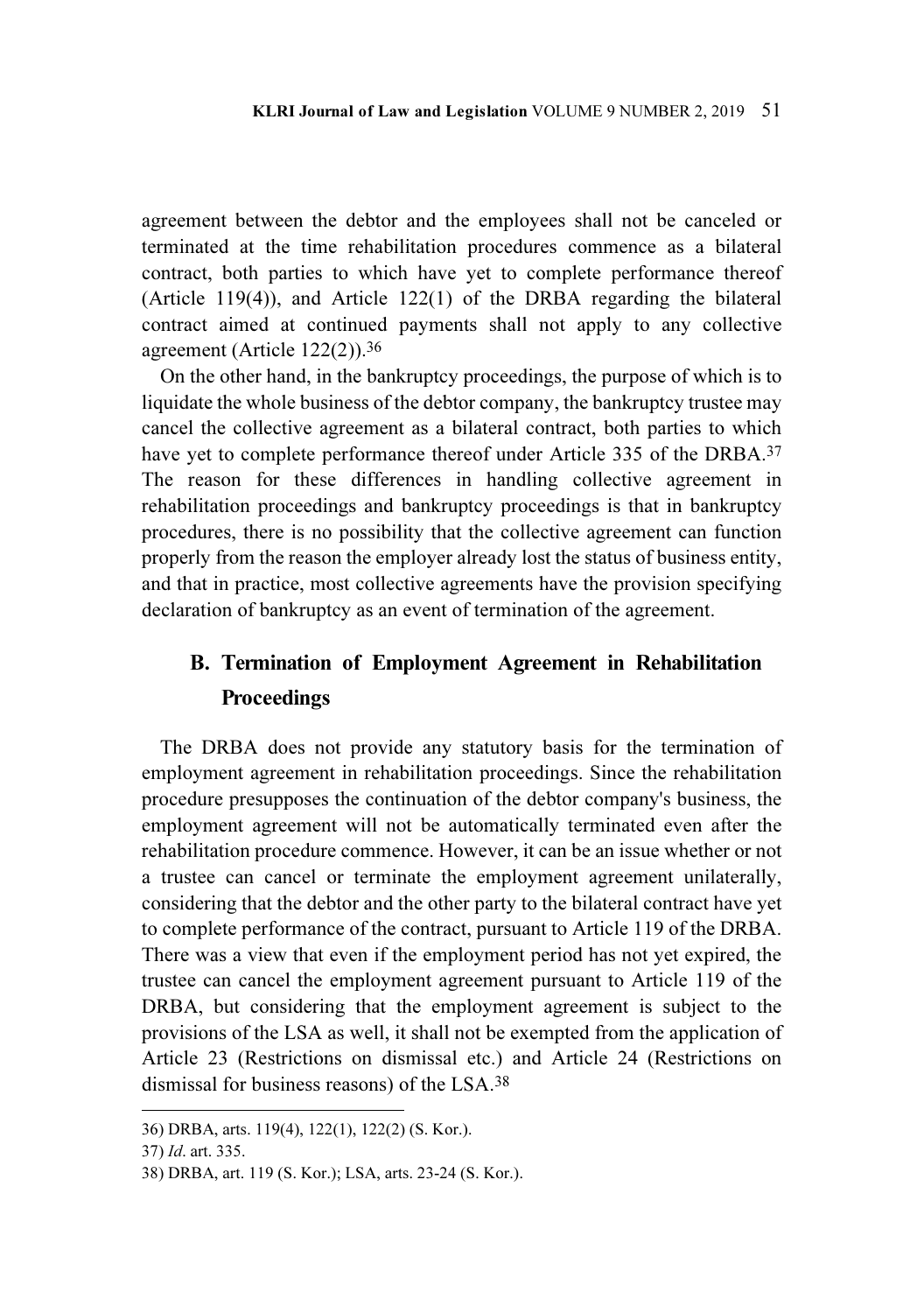# C. Termination of Employment Agreement in Bankruptcy Proceedings

The declaration of bankruptcy itself does not terminate the employment agreements automatically, and it is necessary to terminate separately the employment agreements. In practice, a bankruptcy trustee tries to go through the procedure for dismissal immediately on the day when a bankruptcy is declared. The dismissal by a bankruptcy trustee, as explained above, is considered as an ordinary termination rather than a layoff.

Article 663 of the Civil Act provides that if an employer has been declared bankrupt, either the employee or the bankruptcy trustee may terminate the contract of employment, even where the employment term is fixed.39 Article 335 of the DRBA provides the options of the bankruptcy trustee to terminate bilateral contract unfulfilled by both parties. The interpretation of the legal relationship between the two statutory provisions is debatable, and the views vary as follows: (1) when the employment contract is terminated, the Civil Act shall be applied; provided that when the employment contract continues even after the declaration of bankruptcy, Article 335 of the DRBA shall apply only, and the bankruptcy trustee shall be deemed to choose the fulfillment of the obligations under the contract,  $40$  (2) the provisions under the LSA shall be applied to any dismissal by a bankruptcy trustee in principal,41 (3) Article 335 of the DRBA shall not be regarded as to exclude the provisions of Article 663 under the Civil Act completely, and when the employer is bankrupt, the employee shall be entitled to terminate the contract as well, and Article 335 of the DRBA shall apply only in exceptional cases that the business of a debtor company is continuing despite of its bankruptcy.<sup>42</sup>

<sup>39)</sup> Minbeob [Civil Act], Act No. 14965, Feb. 1, 2018, amended by Act No. 14278, Jun. 3, 2017, art. 663 (S. Kor.). 42) Minbeob [Civil Act], Act No. 14965, Feb. 1, 2018, *amended by* Act No. 14278, Jun. 3, 2017, art. 663 (S. Kor.).<br>40) Chi-yong Rim, Employment Agreements in liquidation Proceedings, Lawyers Ass'n J. (Sep., 2006).<br>41) Hyo

<sup>40)</sup> Chi-yong Rim, Employment Agreements in liquidation Proceedings, Lawyers Ass'n J. (Sep., 2006).

<sup>41)</sup> Hyo-soon Nam & Jae-hyung Kim, Insolvency Law Lecture (Beobmunsa, 2006).

and authority, 82 Jaepanjaryo [Trial Materials], Pansanbeoboue jemunje (sang) [Issues about bankruptcy law] (Jun. 1999).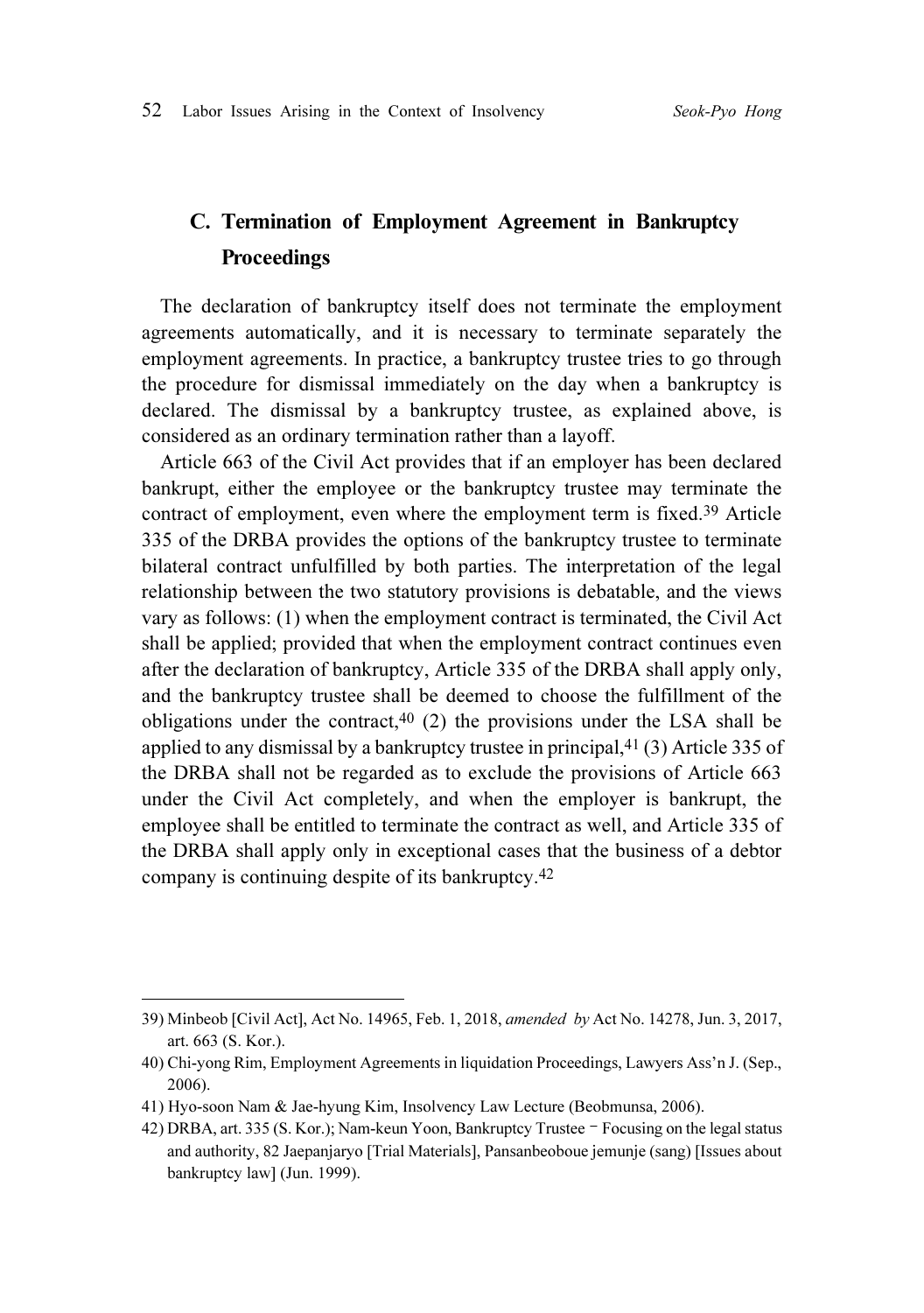# D. Whether Dismissal of Employee in Insolvency Proceedings Constitutes a Redundancy (Layoff)

In the bankruptcy proceedings against Korea Merchant Banking Corporation, the bankruptcy trustee dismissed the employees. The Korean court ruled that dismissal of employees in liquidation proceedings did not constitute a layoff and thus a valid termination supported by just-cause, holding that, "the defendant dismissed the plaintiffs not because of imminent business necessities concerning the continuation or survival of the company is presumed (and accordingly, the defendant was not obligated to comply with the provisions under the agreement discussed earlier), but because the business license has been canceled following the business suspension order issued by the Minister of Finance and Economy and the decision to transfer all the contracts to a third party, and the bankrupt company was precluded from continuing its operation due to the occurrence of grounds for dissolution prescribed under the Act on the Structural Improvement of the Financial Industry of Korea and the Merchant Banking Corporation Act of Korea, and the company existed only to terminate the existing affairs, collect claims and repay debts, and the defendant, who was the bankruptcy trustee, dismissed all the employees of the bankrupt company in the performance of his duties in liquidation of the company. In this regard, the dismissal in this case should be regarded as an ordinary termination and not as a disciplinary dismissal or a layoff, and the termination was supported by just cause pursuant to Article 30 of the LSA considering that the bankruptcy trustee dismissed the employees during the liquidation proceeding that is practically equivalent to bankruptcy."<sup>43</sup>

# E. Ssangyong Motor Case – Rehabilitation Proceedings and Layoff

Layoff can occur in rehabilitation proceeding in accordance with the requirements under Article 24 of the LSA. In Ssangyong Motor case, the Seoul High Court and the Supreme Court ruled differently on the issue of whether a large-scale layoff in the context of rehabilitation proceeding was justifiable.

In Ssangyong Motor, the company recognized a loss on impairment of

<sup>43)</sup> Supreme Court [S. Ct.], 2001Da27975, Nov. 13, 2001 (S. Kor.).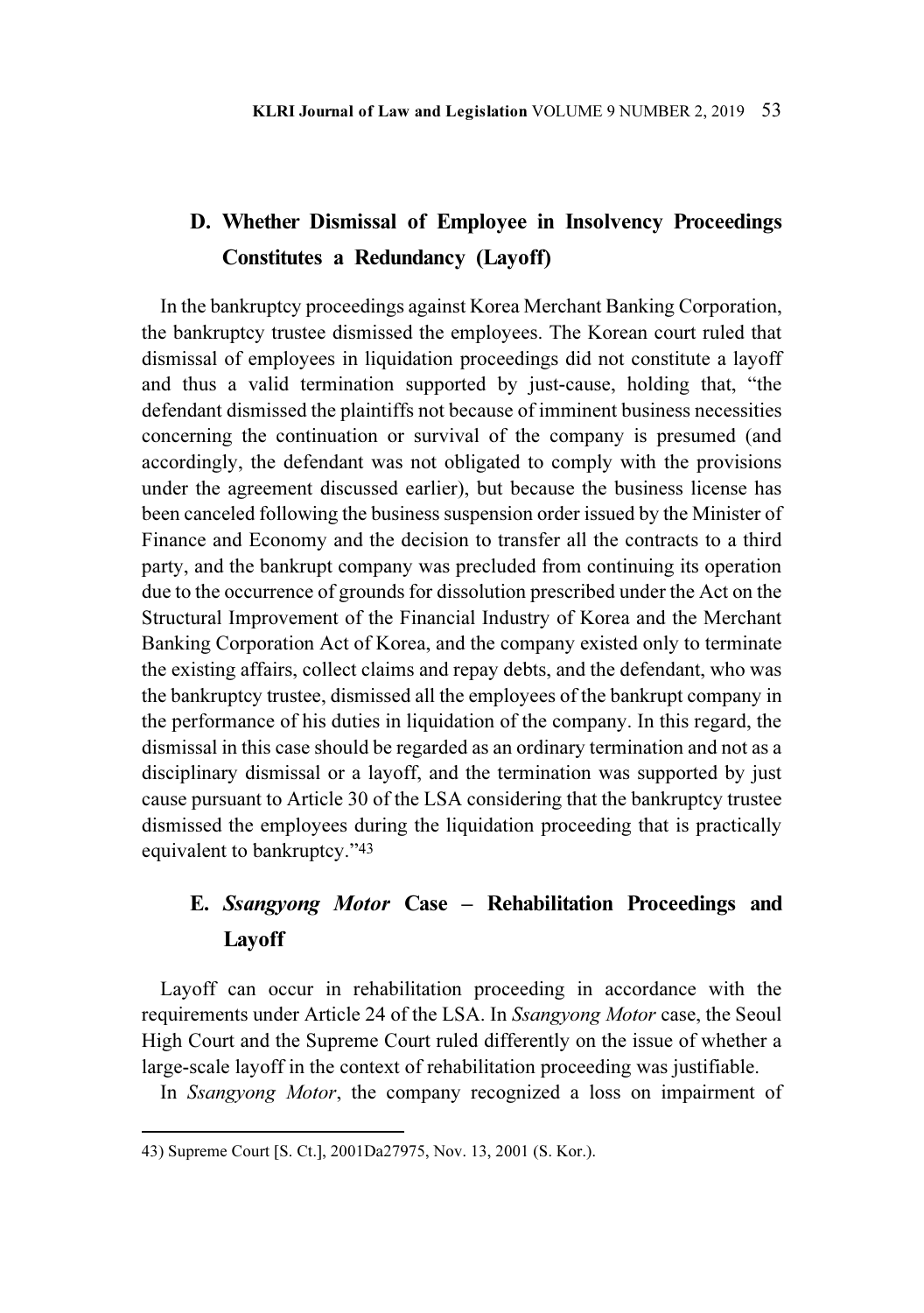property, plant, and equipment at the end of 2008, which resulted in an increase of KRW 517.6 billion in net loss for the relevant quarter. On February 6, 2009, the rehabilitation proceedings commenced against the company. The plan to normalize operation was submitted on March 31, 2009, and the company announced the plan and informed the labor union on April 8, 2009, and laid off 980 employees in total on June 8, 2009. The labor union of Ssangyong Motor went on a strike, and following a tense confrontation, the law enforcement engaged to diffuse the strike.

In two precedents involving Ssangyong Motor, the Seoul High Court made two rulings. In one of the decisions (Seoul High Court Decision No. 2012Na14427, 74290, dated April 2, 2012), the High Court ruled that the layoff was unjust, holding that "Ssangyong Motor did not lack the means to mitigate the liquidity crisis because it owned real estate that could be used as collateral, and while the commencement of the rehabilitation proceeding may have been inevitable to manage the liquidity crisis, it cannot be concluded that the commencement of the proceedings should immediately be construed as necessity for workforce reduction," and further reasoned that, "Ssangyong Motor is not deemed to have engaged in best efforts to avoid layoff, considering that (i) Ssangyong Motor had failed to take measures to reduce the number of personnel subject to layoff even though the company was required to reduce the scope of the layoff due to the fact that the proposed scope of workforce reduction (2,646 employees) was deemed unreasonable, (ii) Ssangyong Motor did not implement unpaid leave until the layoff despite the fact that employers are required to take measures that would maintain the employment relationship when making efforts to avoid dismissal, (iii) Ssangyong Motor, as a large corporation, is required to make greater effort avoid layoff in view of the greater amount of resources and means it can afford relative to smaller companies."<sup>44</sup> On the other hand, in other Seoul High Court case, the court ruled that the layoff was justifiable.<sup>45</sup>

The Supreme Court ruled that "the layoff was on the sufficient grounds of imminent business necessity," reasoning that "[the company] prior to before the layoff, had carried out measures including partial cessation of work, wage freeze, cyclical leave, reduction of personnel from service providers, discontinuation of welfare benefit for both employees and officers, and voluntary retirement. Considering all the aforementioned circumstances – the

<sup>44)</sup> Seoul High Court [Seoul High Ct.], 2012Na14427, 74290, Apr. 2, 2012 (S. Kor.).

<sup>45)</sup> Id. 2011Na43213, Jan. 13, 2012 (S. Kor.).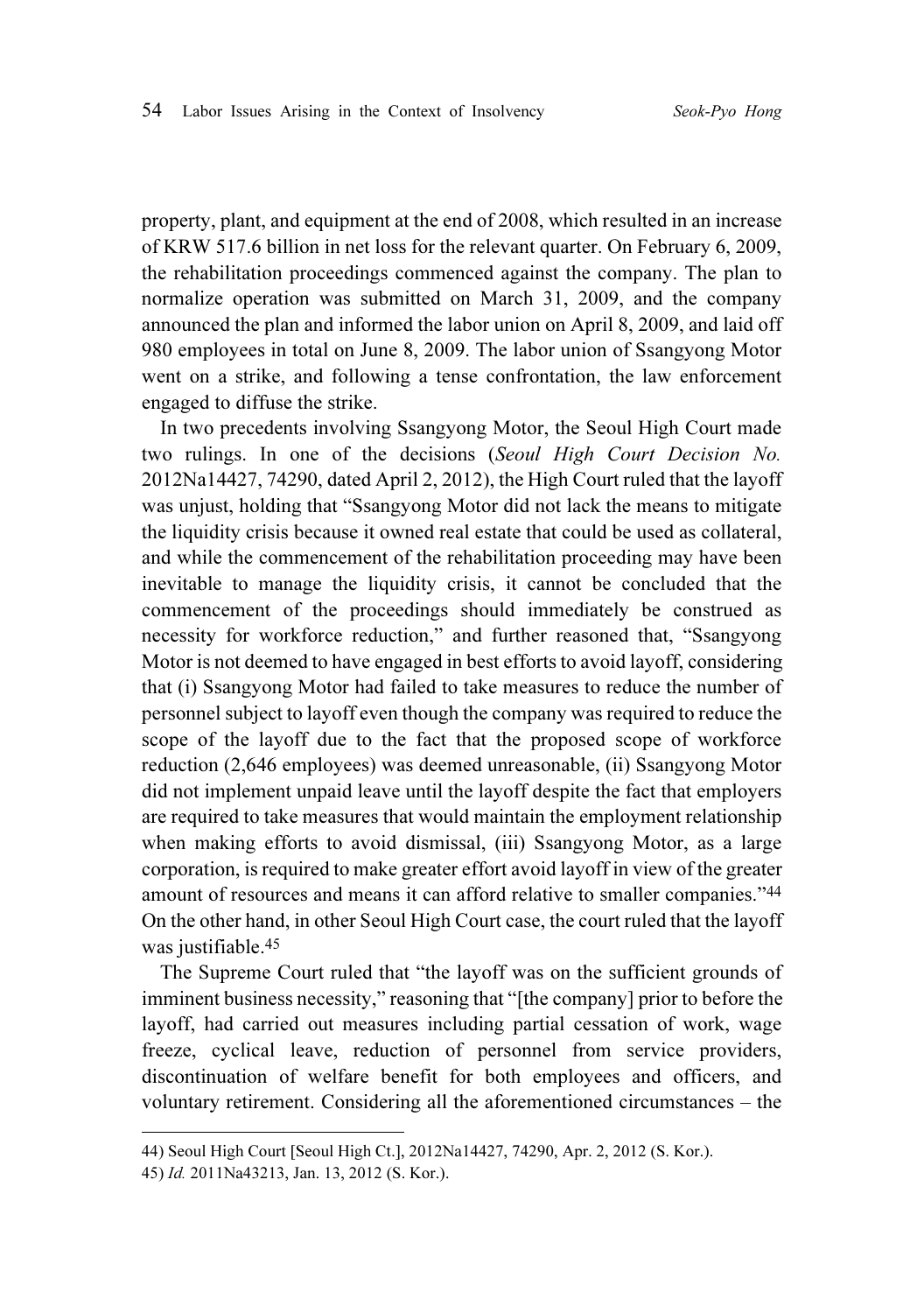nature and extent of the crisis the defendant was undergoing at the time and the nature and extent of the defendant's operation – the defendant is deemed to have made best efforts to avoid dismissal."<sup>46</sup>

### V. Participation of Employees in Insolvency Proceedings

#### A. Participation of Labor Unions under the DRBA

The DRBA provides provisions under which the relevant parties are required to hear the labor union's opinion under enumerated circumstances as follows.

Article 62 of the DRBA sets forth rules regarding the transfer of business or operation prior to the approval of a rehabilitation plan, under which the court is required to hear the opinions of "a majority labor union" or "a representative of a majority of the debtor's workers in the absence of such union" before approving the transfer of business or operation.<sup>47</sup>

Article 227 of the DRBA requires the court to hear the opinions of "a majority labor union" or "representative of a majority of the debtor's workforce in the absence of such union" in regards to the rehabilitation plan.<sup>48</sup>

From the legislative perspectives, it may be possible to hear the labor union's opinion from the stage where the court hears opinions about the decision to commence the rehabilitation proceedings and the appointment of a trustee (or, as an alternative to consider, a labor union may be recognized as a member of the creditor council). Also, notwithstanding the lack of textual basis in the DRBA, it would not be impossible for the employees to express opinions to the court regarding relevant procedures as stakeholders in the rehabilitation proceedings.

## B. Whether the Employees Can Apply for Rehabilitation as a Creditor of Common Benefit Claim including Claim for Wages

When Hankook Ilbo had not paid wages to the employees, the employees filed an application for the rehabilitation proceedings against Hankook Ilbo, and

<sup>46)</sup> Supreme Court [S. Ct.], 2012Da14517, 2014Da20875, 20882, Nov. 13, 2014; Id. 2012Da14517, 2014Da20875; 20882, Feb. 12, 2015 (S. Kor.).

<sup>47)</sup> DRBA, art. 62 (S. Kor.).

<sup>48)</sup> Id. art. 227.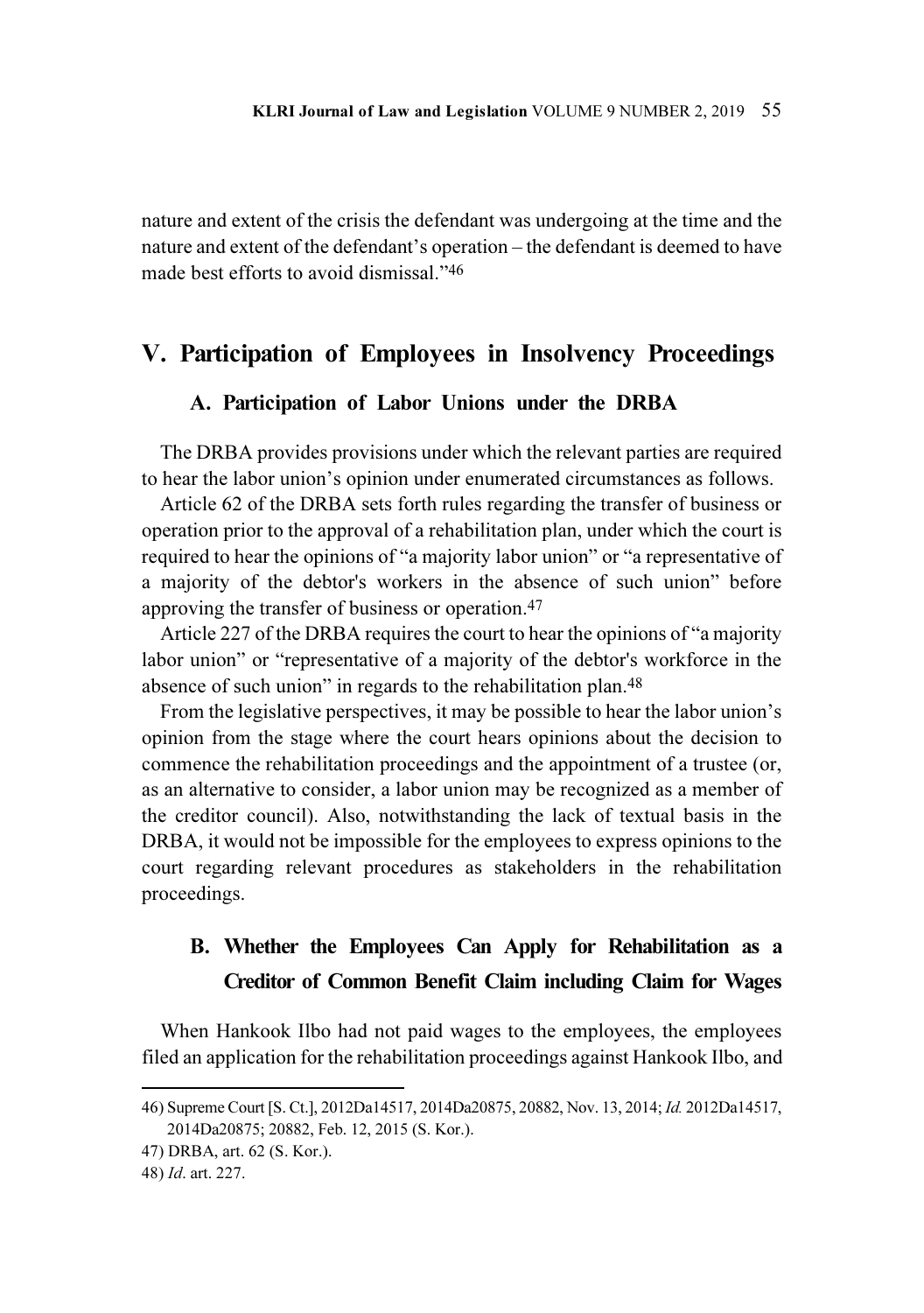the Bankruptcy Division of the Seoul Central District Court decided to commence the rehabilitation proceeding against Hankook Ilbo. On appeal by the representative of Hankook Ilbo, the Supreme Court held that "Article  $34(2)(1)(a)$  of the DRBA provides that any creditor who holds a claim equivalent to not less than one-tenth of the capital of a debtor corporation may apply for the commencement of the rehabilitation proceedings, subject to no other restriction".

Further, in cases where the debtor company faces the risk of bankruptcy, the rehabilitation proceeding may be a more cost-effective and expeditious option for the creditor entitled to unpaid wage or severance claims than an individual enforcement proceeding in that it may help the debtor company and its operation rehabilitate through the proceeding. Therefore, creditors entitled to unpaid wages or severance claims against the debtor company are eligible to file for the commencement of the rehabilitation proceedings to the extent that the statutory requirements set forth under Article 34(2)(1)(a) are satisfied, and the aforementioned interpretation will apply even if the claims for wages, etc. fall under the category of common benefit claim, which should be repaid on an ongoing basis. <sup>49</sup>

Thereafter, the representative of Hankook Ilbo filed a constitutional appeal, asserting that "Article  $34(2)(1)$  of the DRBA should be struck down as unconstitutional because the statute wrongfully recognizes common benefit claim holders (e.g., unpaid wage or severance claim holders) as creditors." The Korean Constitutional Court, however, rejected the appeal, holding that, "the statutory provision provides qualified creditors with the right to apply for rehabilitation proceedings in order to prevent creditors' losses and socioeconomic harm that may arise in the event of bankruptcy proceedings without the rehabilitation procedure, and thus, the court acknowledges that the statutory provision has the requisite legitimacy in its legislative purpose and appropriateness of the means used.

The statute requires that, in order to apply for the commencement of the rehabilitation proceedings against the debtor, the creditor must have a claim equivalent to at least one-tenth of the capital of the debtor company. Not only is this statutory requirement deemed reasonable, but also systematic measures are currently in place to prevent the abuse of application for commencement of rehabilitation procedures  $-$  e.g., the court's review on the feasibility, and the

<sup>49)</sup> Supreme Court [S. Ct.], 2014Ma244, Apr. 29, 2014 (S. Kor.).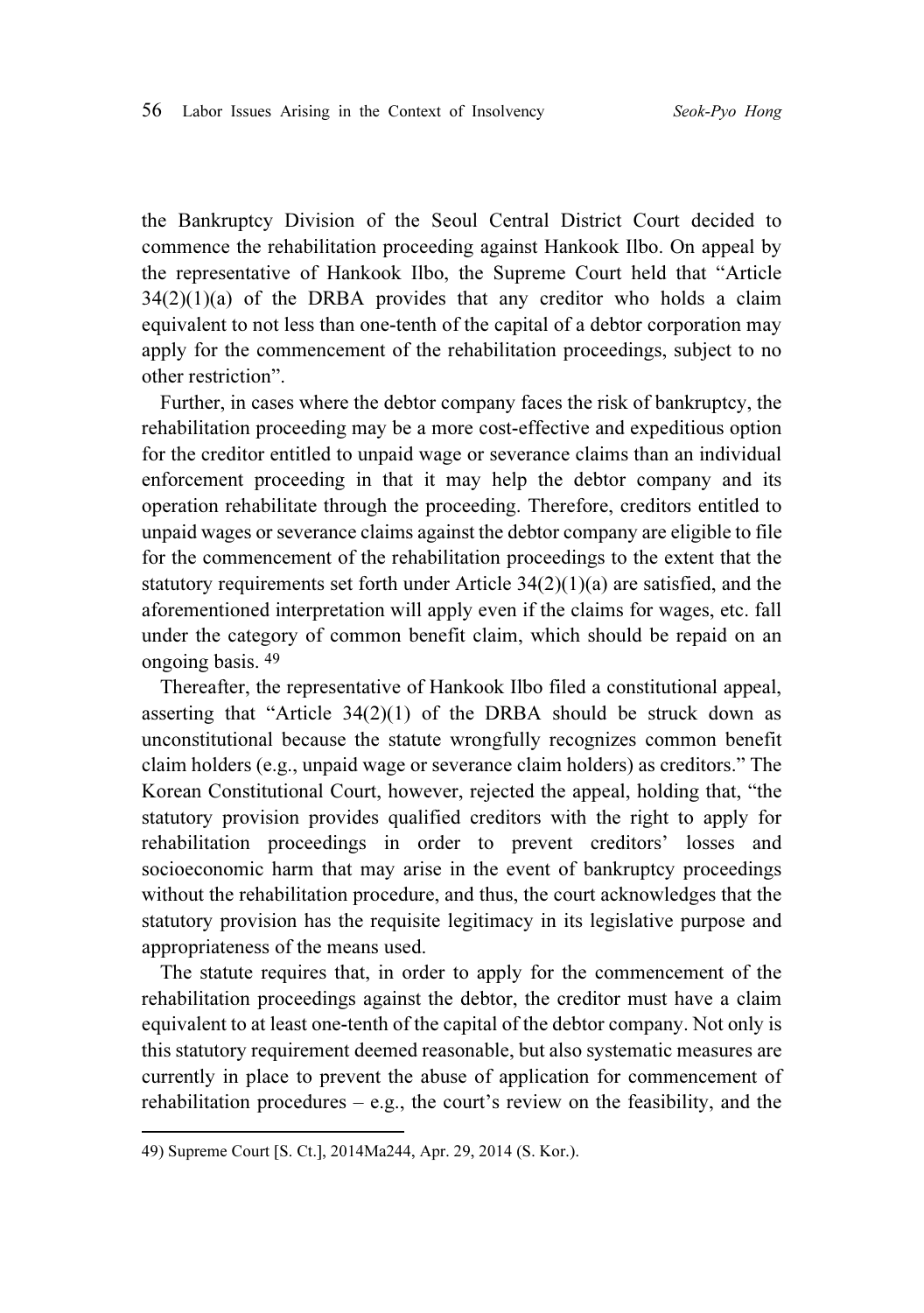availability of immediate complaint against the decision to commence rehabilitation proceedings. In addition, while the common benefit claims (e.g., claims for unpaid wages or severance statutory severance) are repayable at once or on an ongoing basis, creditors entitled to unpaid wages or severance claims also have an interest in promoting efficient rehabilitation of the company, and the rehabilitation proceeding can be more cost-effective and time-saving option than individual, compulsory enforcement proceedings. Considering that it is also possible for the creditors entitled to unpaid wage or severance claims not to be repaid in full amount – notwithstanding that the common benefit claims are repayable at once or on an ongoing basis – granting a creditor with unpaid wage or severance entitlement the right to commence the rehabilitation proceeding is not regarded as an excessive constraint against the property rights of shareholders and others. Further, given that the personal interest of shareholders potentially attributable to this statutory provision (e.g., the shareholders' financial harm or the risk thereof) is not deemed greater than the public interest in prompt address of debt collection risk as well as protection of the property interest of the creditors and stakes holders, the court finds that the statute does not infringe upon the property rights of the claimant, who are the shareholders of the company."<sup>50</sup>

#### VI. Conclusion

This article summarizes various labor issues arising in the insolvency proceedings under Korean law. Considering that insolvency proceedings are designed to conciliate the interests of various stakeholders while being a collective and compulsory proceeding, I am of the view that the Korean legal framework provides the little legal basis for employees to participate in the insolvency proceedings of a debtor company. When insolvency proceedings are initiated against a debtor company, employees often end up not receiving the full unpaid wages and severance in practice, notwithstanding that their unpaid wage claims are recognized as common benefit or estate claim in rehabilitation or bankruptcy proceedings, which is a serious issue that ultimately results in loss of livelihood for the employees. I hope that the labor issues in insolvency contexts are examined further so that these issues can be actively communicated and discussed going forward.

<sup>50)</sup> Constitutional Court [Const. Ct.] 2014Hun-Ba149, Dec. 23, 2015 (S. Kor.).